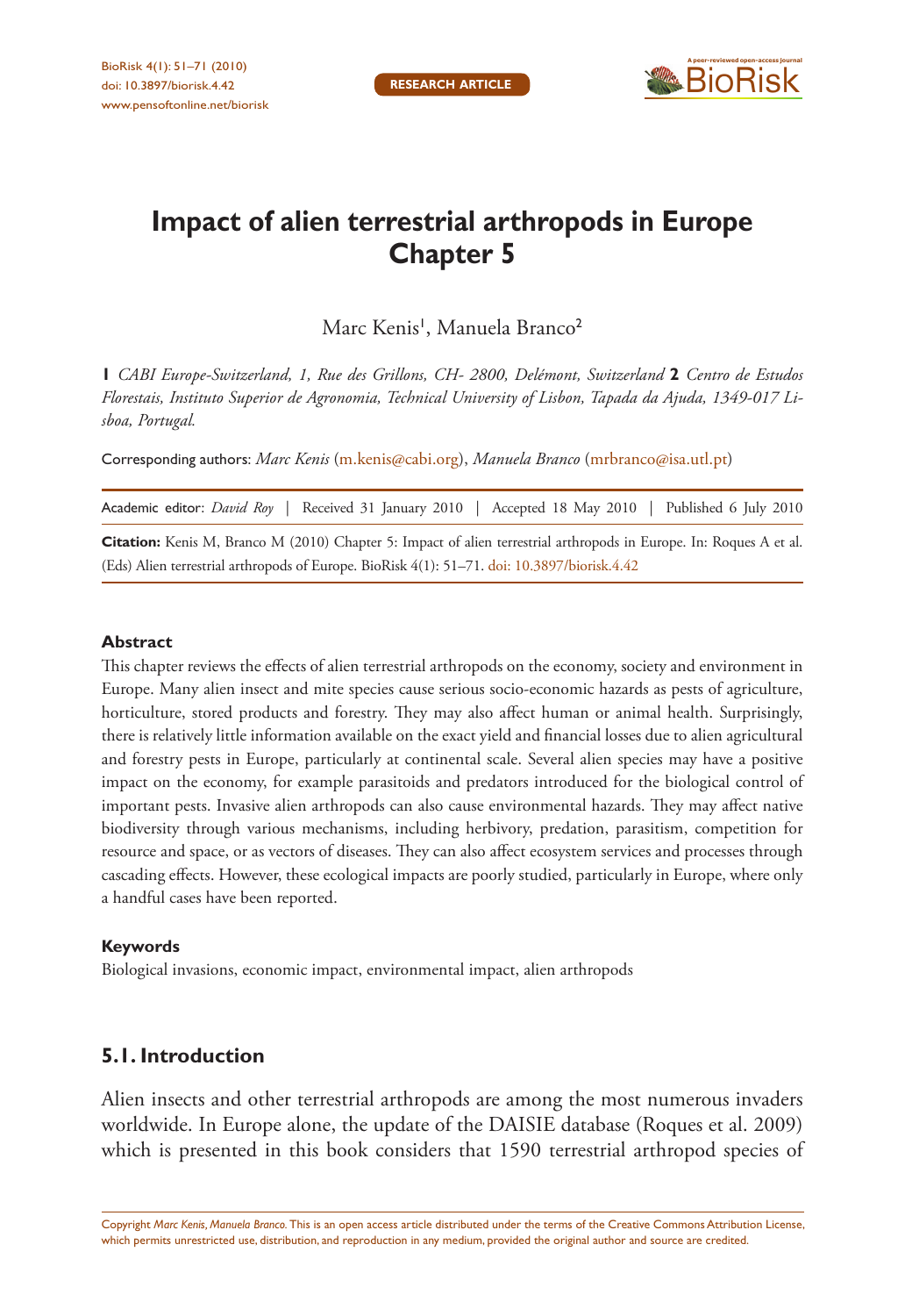non-European origin are established in Europe, including 1390 insects, 47 spiders,102 mites, 34 myriapods and 17 crustaceans. Many others originate from a restricted region in Europe but have invaded other parts of the continent. The establishment and spread of these alien species may have various effects. The best documented impacts are economic, particularly due to agricultural or forest pests (Pimentel et al. 2002a, 2002b). Alien arthropods also impact the environment by affecting populations or communities of native species and by disturb natural ecosystem processes and services (Kenis et al. 2009). They affect human and animal health. Finally, alien organisms have a social impact when they influence human well-being (Binimelis et al. 2007).

In this chapter, we review the socio-economic and environmental impacts caused by alien terrestrial arthropods in Europe. Human and animal health impacts will be considered with socio-economic impacts since they represent measurable economic and social costs. Although the social costs of invasions are often difficult to measure in monetary terms, we could not find a single example of an alien arthropod in Europe that primarily affects human well-being without an additional economic burden.

The impact of alien species is usually considered to be negative. In some cases, however, the introduction of an alien arthropod may have a positive impact on the economy or the environment, for example when an exotic biological control agent successfully controls a pest, reducing yield losses or preventing the use of pesticides. Positive impacts of alien arthropods will also be considered in this review.

The review is partly based on the DAISIE database, a pan-European inventory of alien species commissioned by the European Union (Hulme et al. 2009). When building the list of alien organisms in Europe, experts were asked whether the organism had an economic or environmental impact in a particular country. Although their judgement provides valuable opinions, these have to be taken with caution because they were largely subjective and often unsupported by published references.

#### **5.2. Socio-economic impact**

The economic impact of alien species has been described as the consequence of an interaction between the invader and economically valuable indigenous species (Williamson 1996). Alien arthropods can affect the economy and society in various ways, through their impact on agriculture, horticulture, forestry, stored products, human and animal health, or various services.

Economic impacts can be direct or indirect. Direct economic impacts occur when alien species that affect valuable species or goods cause damage that results in yield losses and increasing production costs. These types of economic impacts are those most often described and can be easily expressed in monetary values (Pimentel et al. 2002a, 2002b). Pest management costs contribute largely to the direct economic impact of alien species. Insect pests imply the yearly application of more than 3000 million kilograms of insecticides globally (Pimentel 2007), a large share of it targeting alien pest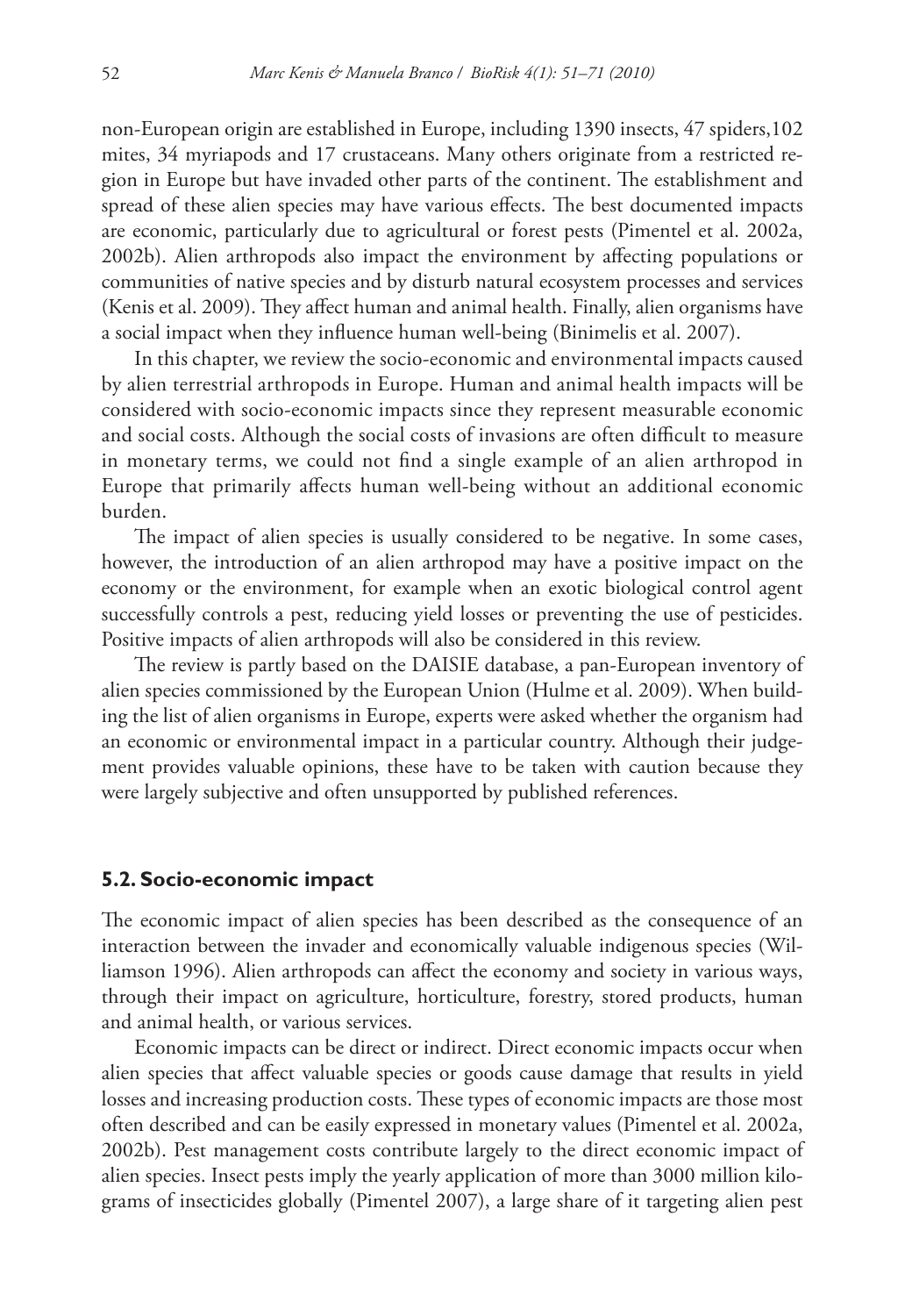species. An alien pest may also cause yield losses in its role as vector of other pests and diseases, through interference with indigenous pollinators or as competitors, parasites or predators of beneficial organisms.

Indirect socio-economic effects associated with the introduction of an alien pest include, among others, restrictions on trade flow, effects on market access, changes in market values, changes to domestic or foreign consumer demand for a product resulting from quality changes, changes in land use and landscape structure, public health concerns, costs associated with research and educational services, societal effects such as unemployment, effects on tourism, etc. Indirect effects are often difficult to evaluate because many of them cannot easily be expressed in monetary terms (Born et al. 2005).

Vilà et al. (2010) estimated from the DAISIE database that 24.2% of the alien invertebrates in Europe have an economic impact. More than a half (51.6%) of the terrestrial arthropods alien to Europe are herbivores and, similarly, about 50% of those with economic impact are phytophagous species. Kenis et al. (2007) found that 40% of the alien insects in Switzerland and Austria had at least one web page describing damage and control methods, suggesting a socio-economic impact. Kenis et al. (2007) also estimated that the rate of native insects reaching pest status in temperate countries is probably much lower than 5%. Alien arthropods are well known for being serious plant pests worldwide. More than half of alien arthropods of economic concern are plant pests, which may directly affect yield losses of a variety of forestry and agricultural crops, such as timber, fruits, vegetables, cereals, ornamentals, etc. Insect pests destroy approximately 14% of all potential food production globally (Pimentel 2007). It is estimated that between 30 and 45% of the insect pests in agriculture and forestry worldwide are of alien origin (Pimentel et al. 2002a, 2002b), despite the fact that they only represent a few percent of the insect fauna.

Economic studies on the impact of alien arthropods worldwide are numerous, but less so in Europe. Born et al. (2005) also stated that most economic analysis on the impacts of alien species has been undertaken outside Europe, particularly in North America, South Africa and Oceania. Below, we discuss the most serious economic alien pests of agriculture, protected horticulture, stored products and infrastructures, forestry and urban trees and human and animal health in Europe. Positive impacts of alien arthropods on the economy are discussed separately.

#### *5.2.1. Outdoor agricultural and horticultural pests*

Many alien arthropods affect European agriculture and horticulture, mainly through yield losses and management costs, but also though quarantine measures, market effects and foreign trade impact. Reliable data on average yield and financial losses due to alien agricultural pests are not frequently published, particularly in Europe. This may be partly due to the lack of controlled, replicated experiments in commercial fields required to document such information. Furthermore, crops are often attacked by several pest species and the contribution of yield or monetary loss due to a single species is difficult to assess. Pimentel (2002) has calculated for the British Isles that, since each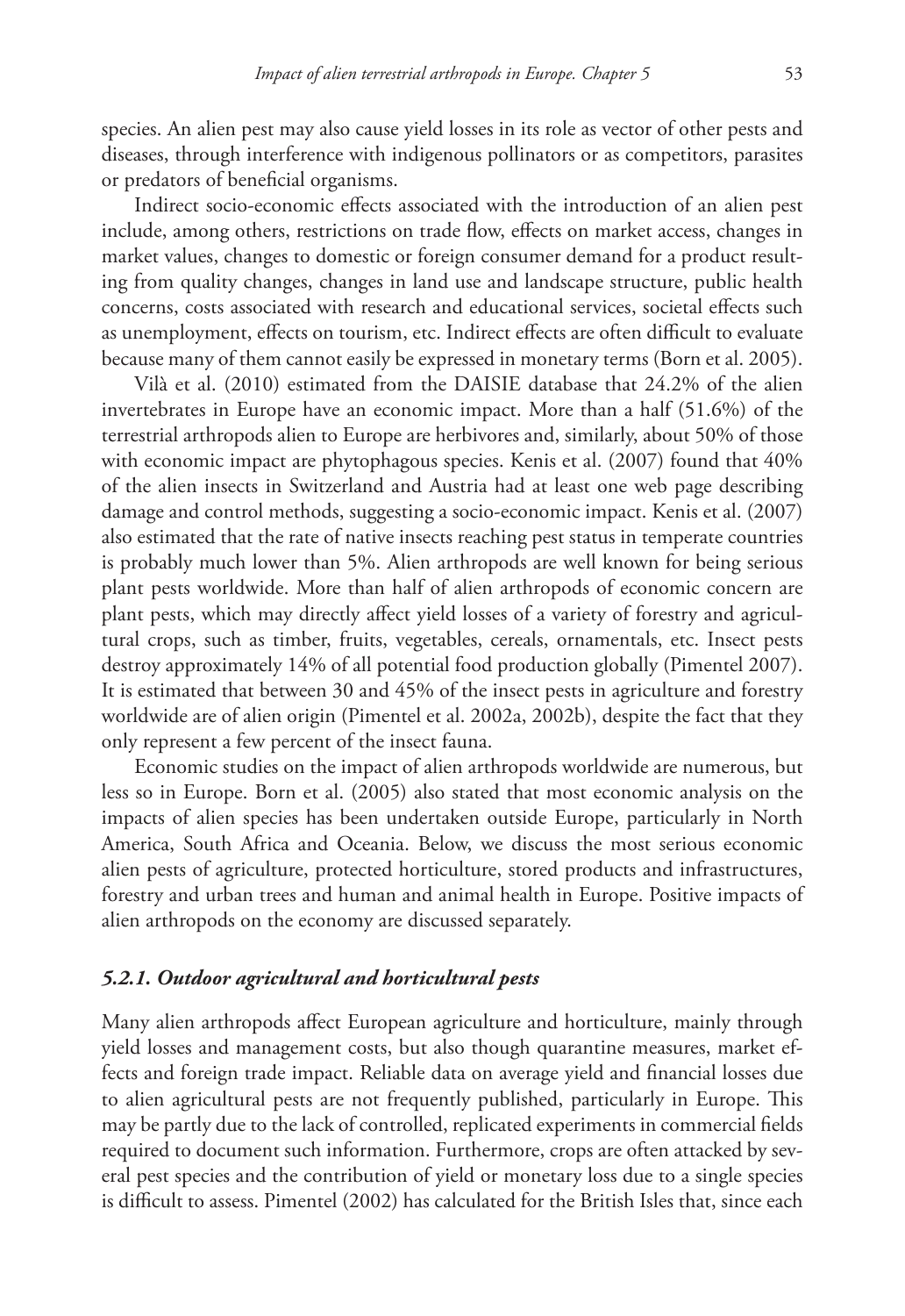year arthropods damage or destroy approximately 10% of the crops and 30% of the pests are of exotic origin, alien arthropods cause yield losses of \$960 million per year. A similar calculation for the entire European Union would lead to annual economic losses of approximately 10 billion  $\epsilon$  caused by alien arthropods. This does not include control, eradication or quarantine costs, nor costs linked to foreign trade impact or market effects. The agricultural/horticultural insecticide market represents over one billion  $\epsilon$  per year in Europe (ECPA 2007), of which probably at least 20 to 30% is to control alien pests.

The first major alien agricultural insect pest that hit the European economy was the American vine phylloxera, *Viteus vitifoliae*, which, in the late 19<sup>th</sup> century completely destroyed nearly one-third of the French vineyards in the country, i.e. more than 1.000,000 ha, with incalculable economic and social consequences (CABI 2007). The problem was largely solved by replanting European cultivars grafted onto resistant American rootstocks, although some phylloxera biotypes have developed that may overcome the resistance of certain rootstock cultivars.

Another major arthropod that invaded the European fields a while ago is the Colorado potato beetle, *Leptinotarsa decemlineata*. Since its first occurrence in France in 1922, it has spread to most European countries, causing considerable yield losses in potato fields. Nowadays, effective routine control of the beetle has been incorporated into potato cultivation systems and it is difficult to properly assess the economic cost of the beetle alone. In the eastern USA, the cost of controlling infestations averages between US\$138 and \$368 per hectare but, in this region, infestations are higher than in Europe because of the local development of resistance to the major insecticides (CABI 2007). *Leptinotarsa decemlineata* has not yet invaded the whole of Europe and some countries are still spending significant amounts of money to prevent its entry. For example, in Finland, pre-entry control measures against the beetle cost an average of EUR 171,000 per year in the period from 1999 to 2004 (Heikkilä and Peltola 2006). A cost-benefit analysis showed that the benefit of these protection measures strongly depends on future scenarios, in particular regarding local climatic conditions and agricultural policies.

In the 1990s, the introduction into Europe of the western corn rootworm beetle *Diabrotica virgifera virgifera,* a serious maize pest in North America, generated much attention. A few years after its introduction, mean yield losses in Serbian Maize fields were estimated to be around 30% (Sivcev and Tomasev 2002). Baufelt and Enzian (Baufeld and Enzian 2005) calculated that the potential pecuniary losses in maize due to *D. virgifera virgifera* in a selection of European countries was as high as 147 million  $\epsilon$ /year, based on a conservative average yield loss of 10%. Consequently, most European countries apply costly regulatory control measures to prevent the pest's establishment in their countries. Nevertheless, in some countries, regulatory control measures may not be economically justified. For example, in UK a cost/benefit analysis showed that, in the absence of a statutory campaign, yield losses of 5% caused by the beetle in maize could have a present value of £0.6 to £2.8 million over 20 years. However, costs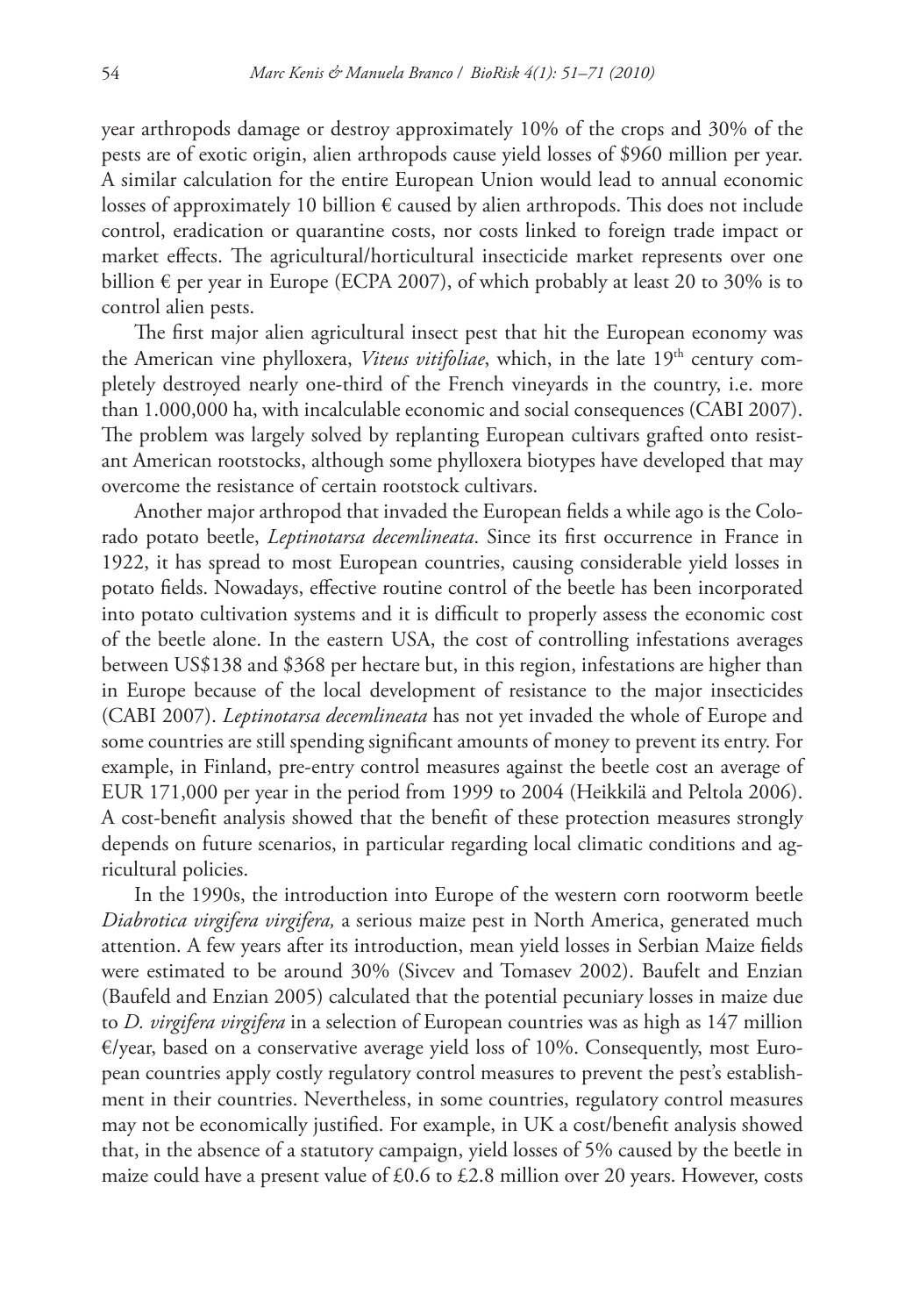of a statutory campaign against the pest over the same period could range from £2.5 to £7.1 million (MacLeod 2006).

Fruit orchards are particularly prone to alien insect invasions. Many of the most serious pests in European orchards are alien, such as the San José scale, *Diaspidiotus per*niciosus, the Mediterranean fruit fly, *Ceratitis capitata*, the oriental fruit moth, *Grapholita molesta*, the citrus leaf miner, *Phyllocnistis citrella*, the woolly whitefly, *Aleurothrixus floccosus*, etc. Some arthropods are harmless by themselves but are vectors of serious diseases, such as the leafhopper *Scaphoideus titanus*, vector of Flavescence dorée in vineyards. These arthropods, and many other alien agricultural and horticultural pests are described in the factsheets (see Chapter 14). Despite their economic importance, there is little information on the exact costs related to orchard pests. However, when data are available, they are impressive. For example, in Israel, Palestine and Jordan, the annual fruit losses due to *C. capitata* were estimated to be about U.S. \$365 million, an amount which represents more than half of the total fruit revenue of the area (Enkerlin and Mumford 1997).

#### *5.2.2. Pests of protected horticulture*

Most plant pests that occur in greenhouses and other protected environments are of tropical or sub-tropical origin. Some of them also occur on outdoor crops in Southern Europe. Among the most serious alien pests of protected crops in Europe are the leaf miners *Liriomyza huidobrensis* and *L. trifolii*, the whiteflies *Bemisia tabaci* and *Trialeurodes vaporariorum*, the aphids *Aphis gossypii*, *Myzus persicae* and *Macrosiphum euphorbiae,* the western flower thrips *Frankliniella occidentalis* (see factsheets 23, 24, 33, 35, 37 and 78), the citrus mealybug *Planococcus citri* and the moth *Opogona sacchari*. Several of these, particularly aphids, whiteflies and thrips, are vectors of important plant viruses. Mediterranean arthropods such as the lepidopteran defoliator *Cacoecimorpha pronubana*, the leaf mining fly *Liriomyza bryoniae* and the spotted spider mite *Tetranychus urticae* have now invaded protected crops throughout Europe (Brødsgaard and Albajes 1999)*.*

These alien pests cause enormous economic damage to the greenhouse and protected crops industry, through yield losses, control costs, contingency plans, eradication costs or losses in consignments for export. For example, Roosjen et al. (Roosjen et al. 1998) estimated that the annual cost of *F. occidentalis* to the Dutch greenhouse could be US\$30 million, plus a further US\$19 million from the effects of Tomato spotted wilt tospovirus transmitted by the thrips. An intensive eradication programme carried out to control an outbreak of the melon thrips, *Thrips palmi* in a UK greenhouse in 2000 cost £178,000 (MacLeod et al. 2004). A cost/benefit analysis showed that this eradication programme was four to 19 times cheaper compared with potential losses forecast by modelling the spread and impact of *T. palmi* in glasshouse crops over ten years. In another example, Rautapaa (1984) comparing all the costs caused by exclusion measures (eradication + quarantine) to maintain Finland free from *Liriomyza*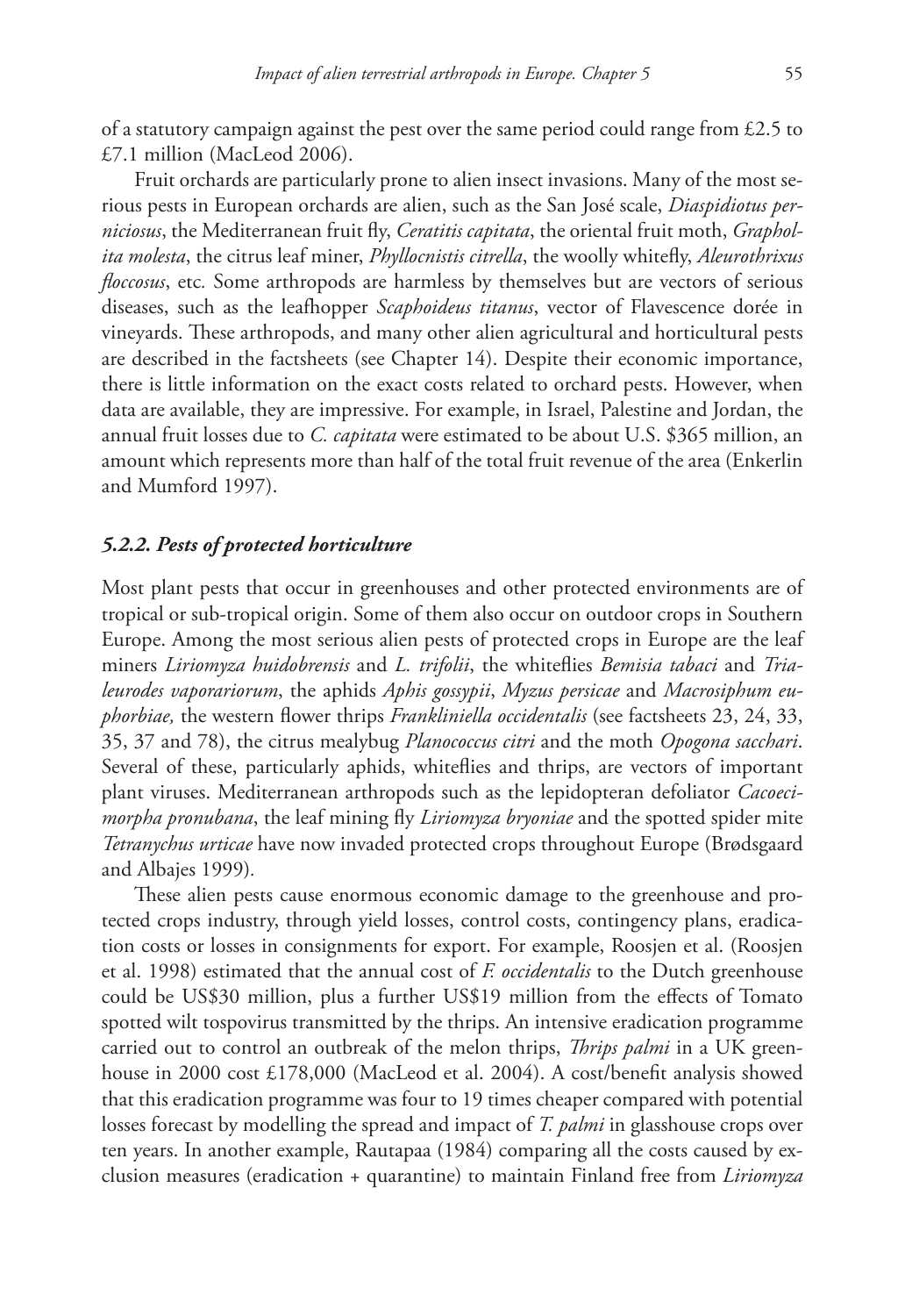*trifolii*, with the costs of living with the pest, obtained ratios 1:3 to 1:13 in favour of eradication/quarantine measures.

#### *5.2.3. Stored product and infrastructure* **pests**

In Europe, 113 alien insect species are pests of stored products, feeding on products such as grains, seeds, fruits, fabrics, and wood products. Most are Coleoptera (e.g. Anobiidae, Bostrichidae, Chrysomelidae, Cucujidae, Curculionidae, Dermestidae, Mycetophagidae, Nitidulidae, Ptinidae, Silvanidae and Tenebrionidae), Lepidoptera (mainly Pyralidae; Gelechiidae and Tineidae) and Blattodea (cockroaches). Several alien xylophagous beetles and termites may also seriously damage public infrastructures and domestic impairments, furniture and buildings. Alien stored product and infrastructure pests are usually cosmopolitan insects of tropical or sub-tropical origin, being transported worldwide with their food (Rees 2004).

Both the quantity and quality of the stored products may be affected by pests. An economic evaluation has been carried out for three species in Germany (Reinhardt et al. 2003). The annual costs arising from the two grain beetles *Oryzaephilus surinamensis* and *Rhyzopertha dominica* vary from 11.2 to 35.3 million  $\epsilon$  and that of the flour moth *Ephestia kuehniella* from 4.6 to 12.3 million €. Considering that these numbers are only for Germany and for three pest species, it is likely that the costs due to the two dozen economically significant alien stored product arthropod pests in Europe exceed 1 billion € per year.

#### *5.2.4. Forestry and urban tree pests*

Alien arthropods can have severe economic impacts on forest plantations and urban parks. A total of 438 alien insects are associated with woody plants, representing 28.7% of all European alien species (Roques 2010). So far, European forests have suffered less from invasive arthropods than other continents, and the most important forest pests in Europe are still indigenous species. However, several potentially damaging alien forest pests have recently become established, such as the chestnut gall wasp *Dryocosmus kuriphilus*, the ambrosia beetle, *Megaplatypus mutatus* and the two Asian longhorned beetles *Anoplophora glabripennis* and *A. chinensis* (see factsheets 6, 7, and 17). Exotic trees tend to suffer more from alien pests than native trees (Day and Leather 1997). Forty-seven percent of the alien pest species affecting forest and urban trees are associated mainly or exclusively with exotic tree and shrub species (Roques 2010). For example, eucalyptus trees are particularly prone to damage by invaders from Australia. Nine alien arthropods are presently found in Europe feeding on eucalyptus, including two woodborers, *Phoracantha semipunctata* and *P. recurva,* the eucalyptus snout beetle, *Gonipterus scutellatus*, three psyllids *Ctenarytaina eucaliptii*, *C. spatulata* and *Glycaspis brimblecombi*, two gall wasps *Leptocybe invasa* and *Ophelimus maskelli* and an eriophid mite, *Rhomb*acus eucaliptii. In southern Spain, after the first detection of *P. semipunctata* in 1981, the average tree mortality in the subsequent two years was estimated to be about 3%,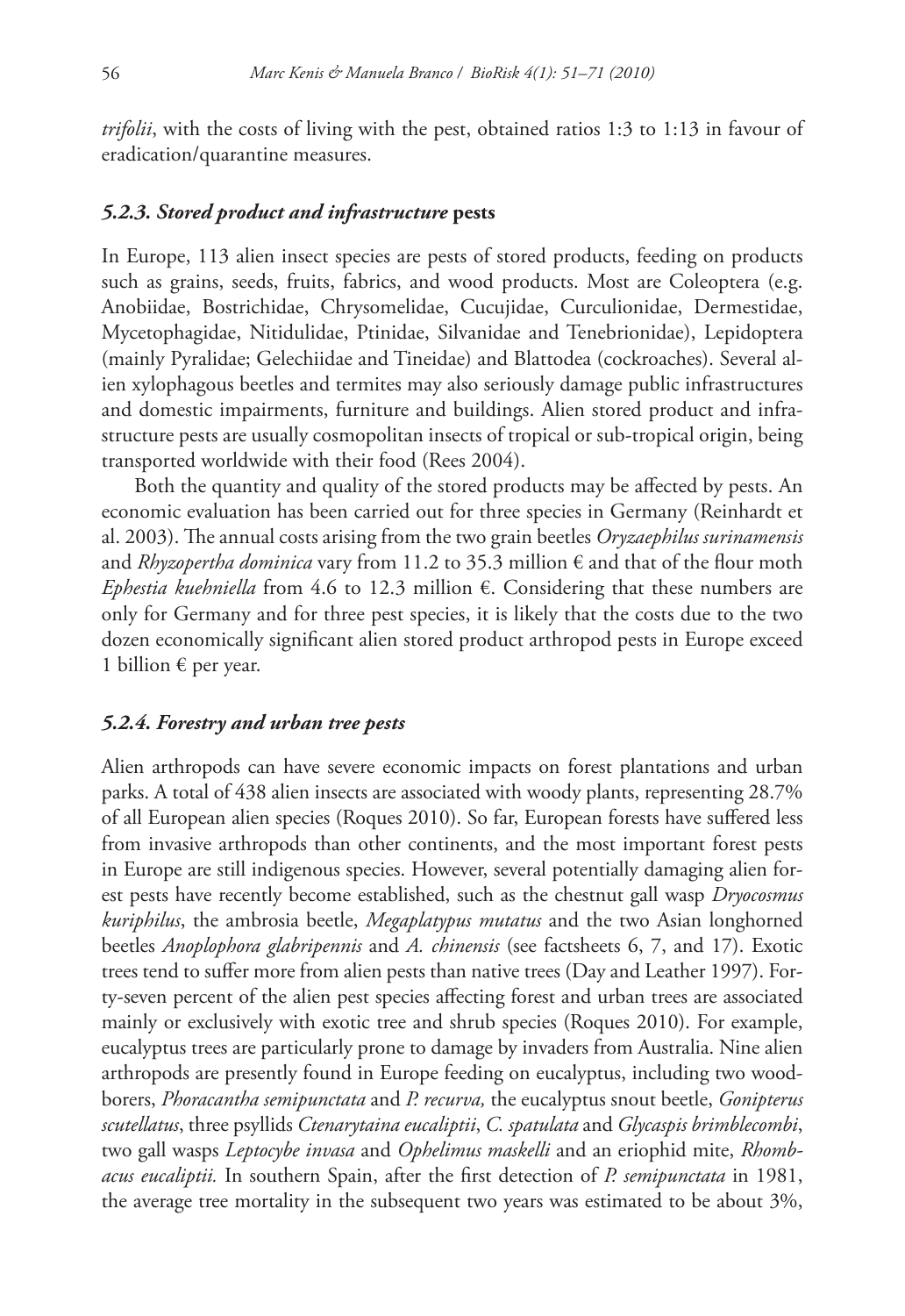equivalent to a loss of 6207 ha, despite the costly control measures applied during this period (Gonzalez Tirado 1986). *Gonipterus scutellatus* is considered to cause tree growth losses of up to 30% in Galicia (Mansilla et al. 1996). The arrival of alien forest pests may also have indirect effects on land use and land value. For example, in Portugal, in the years following the arrival of *P. semipunctata*, eucalyptus plantations situated in marginal areas, poorly suitable for the cultivation of this tree species, were abandoned and the land was used for other purposes (M. Branco, unpublished observation).

In contrast to what is observed in forests, a large proportion of the arthropod pests attacking ornamental and urban trees in streets, parks and gardens in Europe are alien, partly because many tree species planted in urban areas are exotic. Common non-European pests of urban trees and shrubs include, among others, the lace bug *Corythucha ciliata*, the scales *Pulvinaria regalis* and *Pseudaulacaspis pentagona,* the American false webworm *Hyphantria cunea* and the arborvitae leaf miner *Argyresthia thuiella* (See factsheets 41, 45, 52, 64 and 77). The citrus longhorned beetle *Anoplophora chinensis* was recently introduced from Asia to Italy, where it is now established and spreading, despite an eradication programme. This polyphagous wood borer has already killed thousands of urban trees and shrubs in an area of nearly 200 km² (Tomiczek and Hoyer-Tomiczek 2007). Ornamental palms and their trade in the Mediterranean region are seriously threatened by several alien insects, in particular the Asian weevil *Rhynchophorus ferrugineus* and the South American moth *Paysandisia archon* (EPPO 2008a, 2008b).

Several of the most important tree pests in Europe invaded from other parts of the continent. The maritime pine bast scale, *Matsucoccus feytaudi*, an Iberian species, destroyed thousands of hectares of maritime pine forest in South-eastern France, Corsica and Italy, e.g. (Covassi and Binazzi 1992, Jactel et al. 1998, Riom 1994). Important ornamental tree pests in Central and Western Europe originate from the Balkans, such as the horse-chestnut leaf miner *Cameraria ohridella* (Tremblay 1984) and possibly the plane leaf miner, *Phyllonorycter platani* (Schönrogge and Crawley 2000). Many forest pests from continental Europe have invaded the British Isles, where they may cause severe damage to forest plantations, such as the spruce aphid *Elatobium abietinum* or the larger spruce bark beetle *Dendroctonus micans* (Day and Leather 1997).

Tree pests may have a direct economic effect through decrease of timber value, wood increment loss and tree mortality, treatment costs and costs related to early harvesting and replanting. There are few examples where the costs of alien forest pests have been calculated precisely in Europe. In the British Isles, the estimated cost to losses in forestry products due to alien arthropods is about \$2 million per year, that is about 2% of the cost of alien arthropods in the agricultural sector (Pimentel 2002). These numbers may suggest that the direct economic impacts on forest products are much lower than on agricultural crops. The difference might partly be explained by the fact that trees may often sustain pest attacks without substantial growth loss and without tree mortality (Speight and Wainhouse 1989). Furthermore, dead trees may still have economic value as salvage. Still, it should be considered that forests account for only 11% of land cover in the British Isles (Forestry Commission 2006). In other European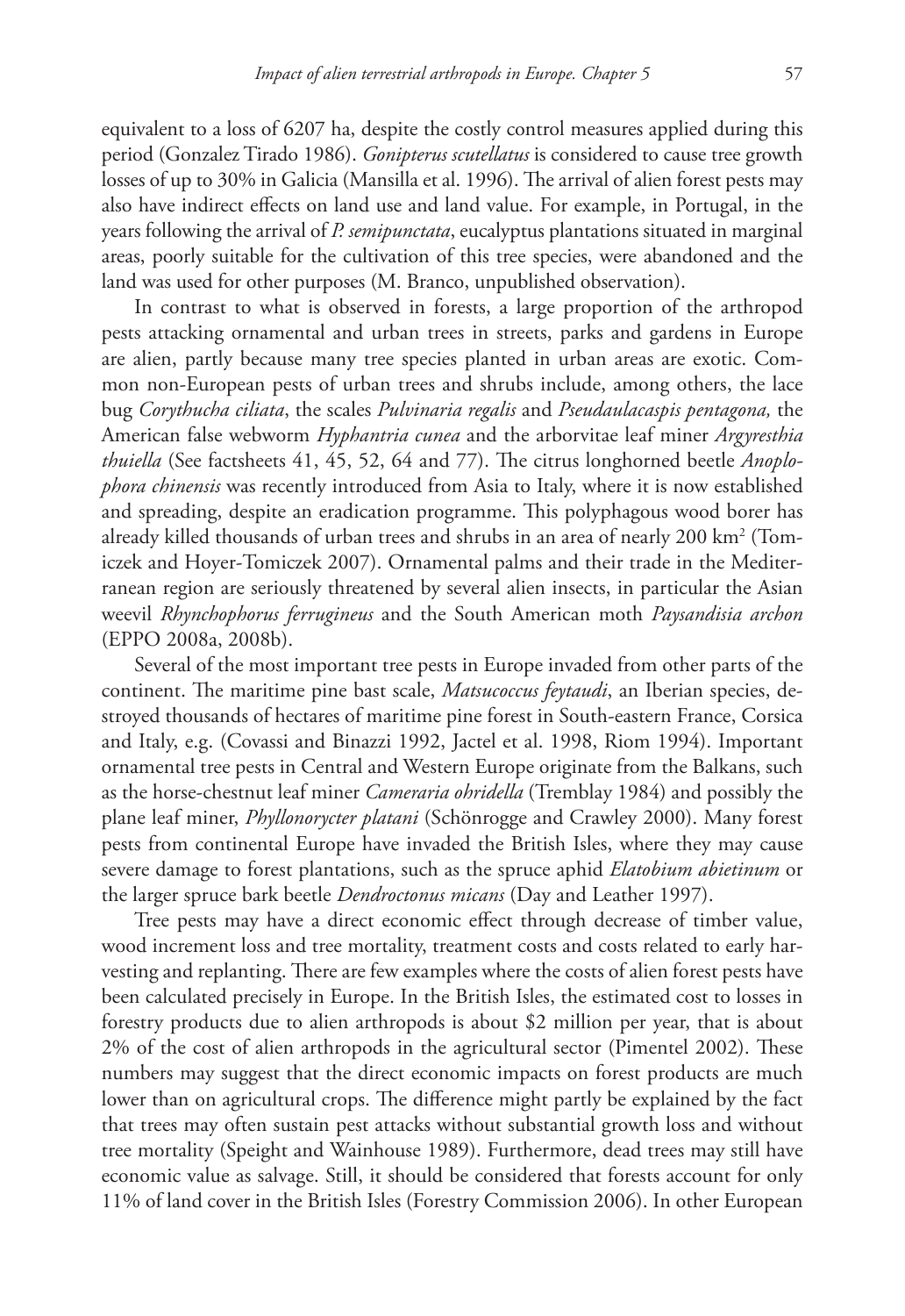countries where the percentage of forest land cover is higher (e.g. 72% in Finland), the relative direct economic impact of alien forest pests will be much higher.

Higher impact values are obtained when control costs are included. For example, Reinhardt et al. (Reinhardt et al. 2003) estimated that the control of the horse-chestnut leaf miner, *Cameraria ohridella,* in Germany would cost 10.02 to 33.8 millions  $\epsilon$  per year and the replacement costs for all horse-chestnut trees would be as high as 10.7 billion  $€$ . The eradication and control costs against *A. chinensis* in Northern Italy amounted to 900,000 € in 2005/2006, but are supposed to reach 10 million  $€$  in the period 2008–2010 (Ciampitti 2009). Furthermore, forest ecosystems provide a variety of environmental services with high socio-economic value, such as water resources, soil protection, climate amenity, carbon sequestration and leisure. All these may be seriously hampered by tree defoliation and tree mortality caused by alien forest pests.

#### *5.2.5. Arthropods aff ecting human and animal health*

Human and animal health can be affected by various groups of alien arthropods, in particular detritivorous and hematophagous species. These generate economic costs related to control strategies, public health measures, health treatments, sick leave, educational programmes, etc. Some detritivores may affect human health by both food poisoning and disease transmission. For example, cockroaches, four of which are listed as alien in the DAISIE database, can carry microbes on their body surface and infest human and animal food. They can also provoke allergic reactions, including asthma (Brenner et al. 1987, Rivault et al. 1993).

Hematophagous arthropods, besides being a human nuisance through their biting behaviour, are also able to transmit diseases or to cause allergies and dermatitis to human or domestic animals (Lounibos 2002). Seven alien mosquitoes (Diptera: Culicidae) are found in Europe. The Asian tiger mosquito, *Aedes albopictus*, and the Asian rock pool mosquito, *Aedes japonicus*, have already invaded several European countries. They both are natural vector of various viruses and filaria for humans and domestic animals (Mitchell 1995, Schaffner et al. 2009). In summer 2007, in Italy, for the first time in Europe *A. albopictus* was found to be the vector of an infectious disease, the Chikungunya virus (Enserink 2007). Tropical and sub-tropical mosquito species are often accidentally introduced in Europe and, with global warming, there is a risk that more mosquito species and their associated diseases could become established, particularly in southern Europe.

The DAISIE database also mentions six fleas (Syphonaptera), 27 sucking louses (Phthiraptera) and 20 mites that are also able to transmit diseases or to cause allergies and dermatitis to human and animals (Roques et al. 2009). Worth mentioning are the rat flea, *Nosopsyllus fasciatus*, which is the primary vector for bubonic plague and murine typhus (Beaucornu and Launay 1990) and alien ticks of the genus *Hyalomma* that represent emerging risks for humans and animals in Europe by transmitting tickborne rickettsial diseases (Parola 2004) (see chapter 7.2.). Finally, although the vast majority of the 48 alien Araneae in Europe are of no medical concern, several species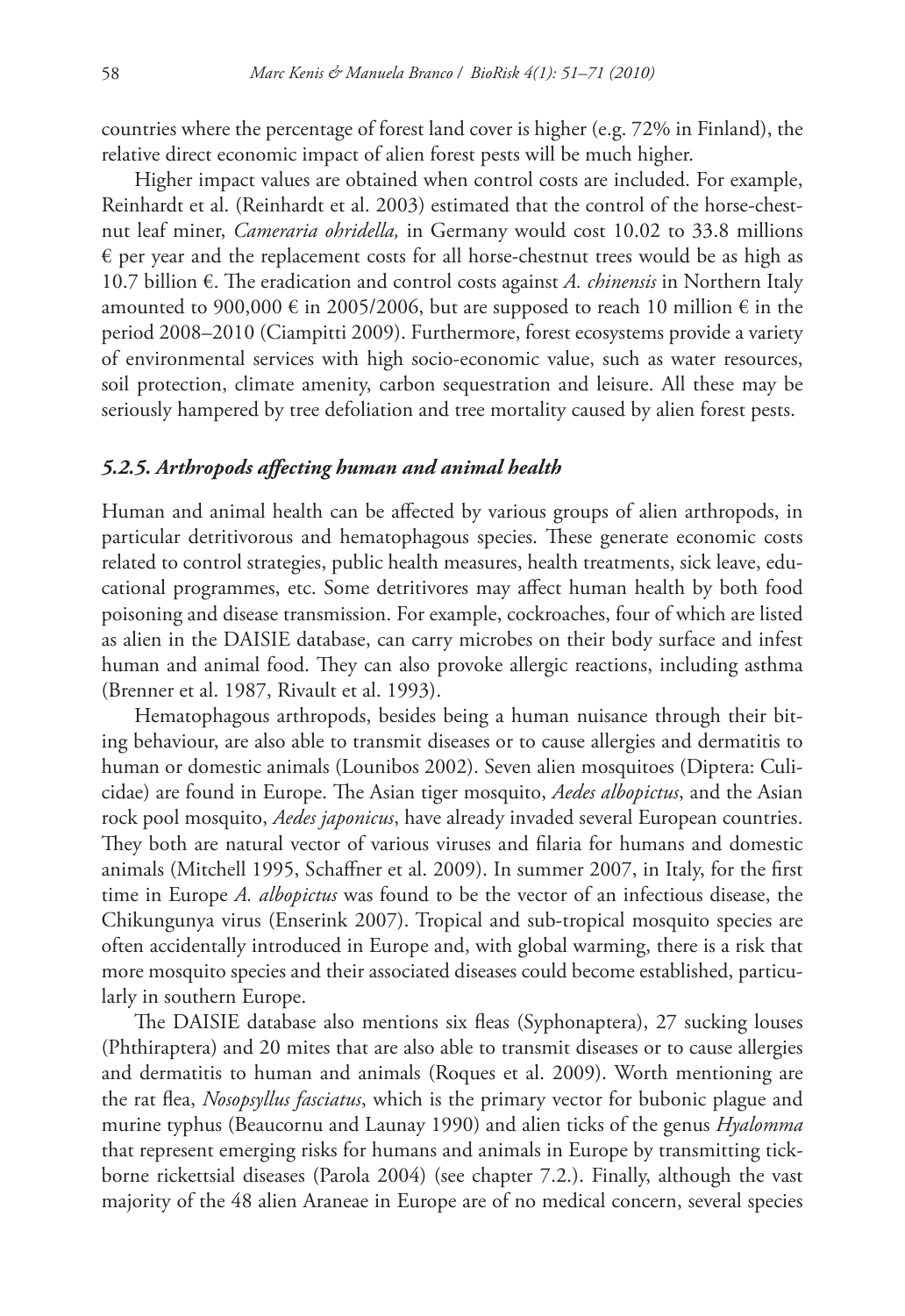of importance to human health are increasingly intercepted at entry ports, and a few are reported as being established, such as two *Loxosceles* spp. from America and a black widow, *Latrodectus hasselti*, from Australia (Kobelt and Nentwig 2008).

#### *5.2.6. Arthropods with a positive economic impact*

Although alien arthropods are mostly associated with negative effects, some alien species may generate substantial economic benefits. For example, many predators and parasitoids introduced as biological control agents to control alien pests have a positive economic impact. The update of the DAISIE database presented in this book lists 217 non-European arthropods acting as biocontrol agents of plant pests, or pests of stored products. Parasitoids include mostly chalcidoid wasps, in particular Aphelinidae (63 spp.) and Encyrtidae (55 spp.) whereas the most numerous introduced predators are Coccinellidae (12 spp.). Most of these species were intentionally introduced to control alien plant pests in outdoor crops or used as augmentative biological control agents in greenhouses. In Europe, the majority of the vegetable greenhouse area is under biological control or IPM (van Lenteren 2007), using a large variety of predators and parasitoids (van Lenteren et al. 1997). Various cost-benefit analyses have shown that, in greenhouses, biological control is the most cost-effective method (van Lenteren 2007). Many natural enemies established in the wild in Europe have a substantial impact on plant pests, such as the aphelinid *Aphelinus mali*, parasitoid of the woolly aphid *Eriosoma lanigerum*, and the coccinellid *Rodolia cardinalis*, predator of the cottony cushion scale *Icerya purchasi* (Greathead 1976). Some species released locally have been to spread quickly and rapidly become established in the wild. For example, the Australian parasitoid wasp, *Psyllaephagus pilosus*, which was released locally in southern France in 1997 to control the eucalyptus psyllid *Ctenarytaina eucalypti*, by 1998 had become established and spread westwards by more than 85 km (Malausa 1998). Interestingly, some of the most efficient natural enemies in Europe were introduced unintentionally, such as *Avetianella longoi*, an egg parasitoid of the eucalyptus woodborer *Phoracantha semipunctata* in Italy and Portugal (Farrall et al. 1992, Siscaro 1992), and *Closterocerus chamaeleon*, an Australian parasitoid of the eucalyptus gall wasp *Ophelimus maskelli* found in Portugal in 2007 (Branco et al. 2009).

Pollinators are other insects whose introductions are often considered beneficial. Species and sub-species of honeybee and bumblebee have been introduced into many parts of the world, including Europe, to improve pollination of cultivated plants, either in outdoor crops or in greenhouses (Ings et al. 2005a, 2005b, Moritz et al. 2005). However, the introduction of exotic pollinators and biological control agents may also have negative effects on the environment (see section 5.3 below).

#### **5.3. Environmental impact**

Alien arthropods can affect native biodiversity and ecosystem services and processes through various mechanisms (Kenis et al. 2009). Herbivores feeding on native plants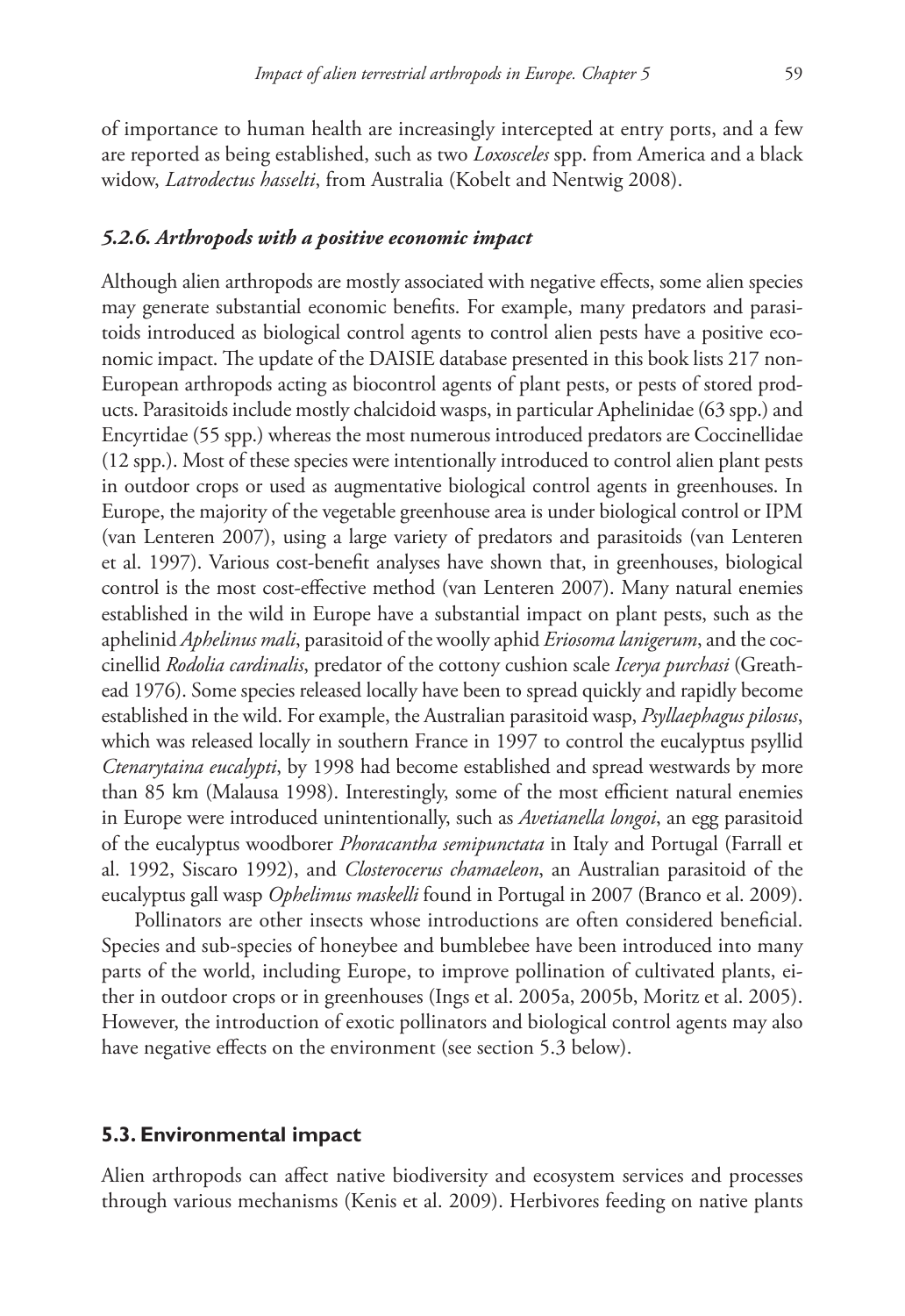can have a direct effect on host plant populations. Similarly, predators, parasites and parasitoids may directly affect their indigenous prey or host. Alien species may hybridize with native species, causing disturbances in native genetic resources. They can also affect the native flora and fauna and ecosystems indirectly, through cascading effects, or by carrying diseases, competing for food or space or sharing natural enemies with native species. However, these ecological impacts, their strength and the mechanisms underlying these impacts are poorly studied. Their interaction with the native fauna and flora has been rarely investigated, particularly if their habitat is of little economic concern. Based on the DAISIE database, Vilà et al. (2010) estimated that the percentage of alien terrestrial invertebrates having an ecological impact in Europe was 13.8%. However, in most cases, the notification of environmental impact was based on the fact that an alien arthropod may feed on a native plant or animal species and not on scientific evidence that populations or communities of native species are affected, or ecosystem processes are disturbed. In their extensive literature survey on the ecological effects of alien insects, Kenis et al. (2009) identified 72 alien insects worldwide for which an ecological impact had been investigated, and evidence for impact in the field was found for 54 of them. Among these, only a handful of cases came from Europe and, until now, none of them has had a tremendous impact on the environment, in contrast to what is observed in other continents. Table 1 shows the species for which an ecological effect on native biodiversity or ecosystems has been observed or investigated in Europe, and a selection of species for which an effect is suspected but for which scientific evidence is still lacking.

### *5.3.1. Impact by herbivores*

In most continents, herbivores account for the largest number of alien insects of ecological concern. For example, several forest pests of Eurasian origin cause dramatic and irreversible effects on various forest ecosystems in North America (Kenis et al. 2009). In Europe, despite the fact that phytophagous insects largely dominate the alien fauna, hardly any are known to have an ecological impact on native biodiversity and ecosystems. A potential exception is the introduction of a butterfly, the small white, *Pieris rapae*, in Madeira, which coincided with the extinction of a congeneric species, the Madeiran large white, *P. brassicae wollastoni* (Wakeham-Dawson et al. 2002). The mechanisms involved in this extinction are unclear. Gardiner (2003) suggests that the introduction of *P. rapae* brought a different strain of the granulosis virus for which the native butterfly had no resistance, although loss of habitat, pollution from agricultural fertilisers and an exotic parasitoid are also blamed. Another study worth mentioning is that of Schönrogge and Crawley (2000), who investigated the impact of the invasion, in UK, of cynipid gall wasps of the genus *Andricus* on native gall wasps through the sharing of parasitoids and inquilines. They did not find evidence that the alien species had a long term effect on populations and communities of native species. Péré et al. (2010) observed that horse-chestnut trees *Aesculus hippocastanum* infested by the invasive leaf miner *Cameraria ohridella* had a negative effect on neighbouring populations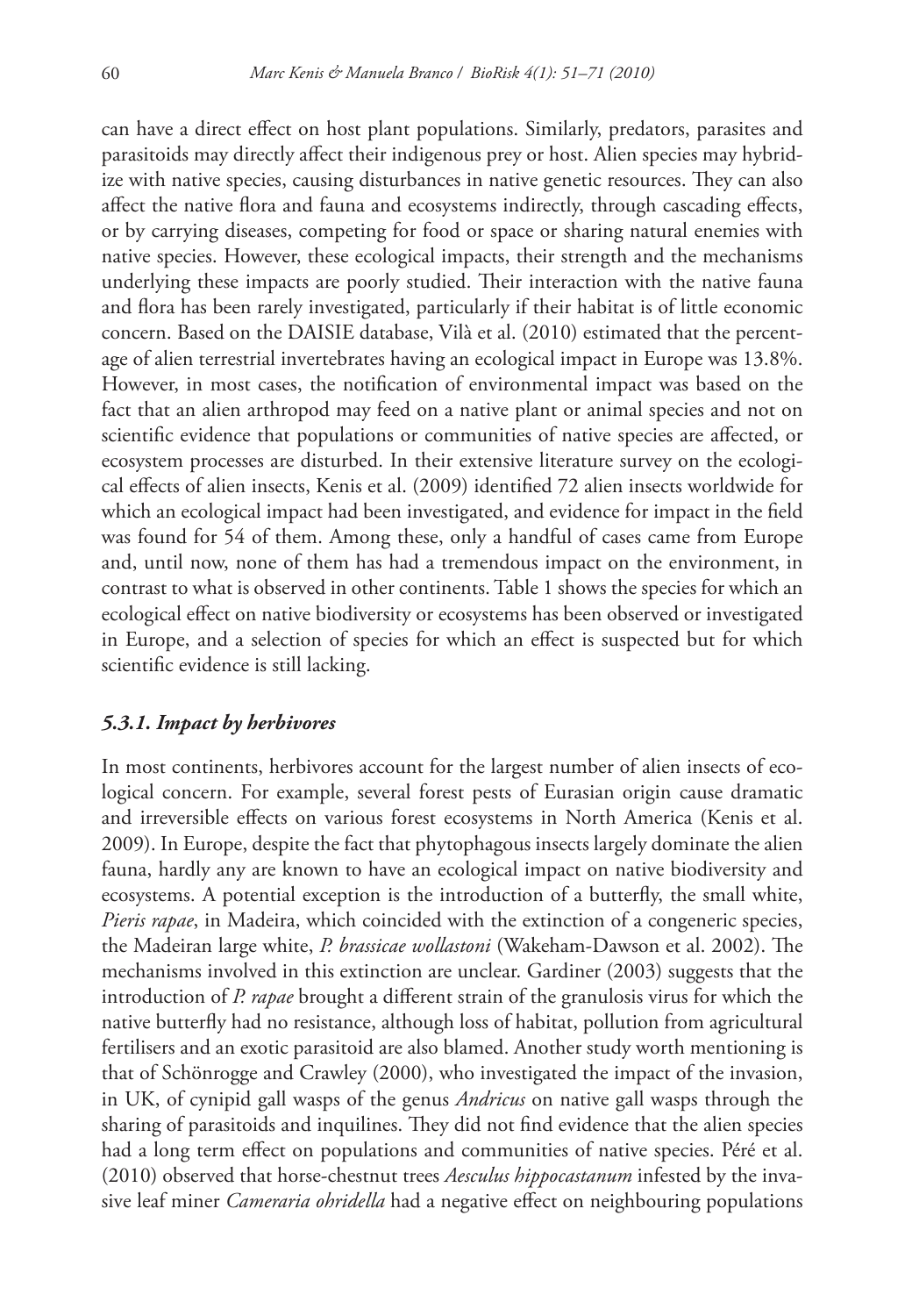and communities of native leaf miners. Although they suspected that the effect is due to shared natural enemies, further studies did not confirm this hypothesis (Péré and Kenis, unpubl. data).

Since recently, however, introductions of phytophagous insects in Europe are causing increasing concern for their current or potential impact on the native fauna or flora. The two most serious alien palm pests in Europe, *Rhynchophorus ferrugineus* and *Paysandisia archon*, are not only a problem for the trade of ornamental plants. They are also able to develop on, and kill three endemic palm species, *Phoenix theophrasti* in Crete and *P. canariensis* in the Canary Islands, in the case of both insects, *and Chamaerops humilis* in the western Mediterranean region in the case of *P. archon* (EPPO 2008a, 2008b). The Geranium bronze, *Cacyreus marshalli* is a South African lycaenid butterfly introduced into southern Europe, where is has developed as a serious pest of cultivated *Pelargonium* spp. Laboratory tests in Italy showed that it can also develop and kill native *Geranium* spp. (Quacchia et al. 2008) but further studies are needed to assess better the risk and impact on the wild flora and on native *Geranium*-consuming lycaenids.

The citrus longhorned beetle *Anoplophora chinensis* is presently still restricted to urban areas in Northern Italy, but it is expected to invade forests, where it could kill a large number of tree and shrub species and modify natural ecosystems. The chestnut gall wasp, *Dryocosmus kuriphilus*, a Chinese species damaging chestnut in Japan and North America has been recently found in Italy and is rapidly spreading to neighbouring countries, representing a serious threat for the European chestnut, a keystone species in some European forest ecosystems (Quacchia et al. 2008). Other alien phytophagous insects for which the ecological impact should be investigated include, among others: the western conifer seed bug, *Leptoglossus occidentalis*, which may affect the natural regeneration of conifers (Rabitsch and Heiss 2005); several seed chalcids of the genus *Megastigmus* that are suspected of displacing native congeneric species (Auger-Rozenberg and Roques 2008, Fabre et al. 2004); and *Metcalfa pruinosa*, a planthopper that massively attacks hundreds of different plant species in Southern Europe (Girolami et al. 1996).

However, the alien insect that represents the most serious threat to European biodiversity and ecosystems may well be the emerald ash borer, *Agrilus planipennis*, an Asian wood borer that was detected in North America in 2002. In a few years, it has already killed over 15 million ash trees, *Fraxinus* spp. (Poland and McCullough 2006). The beetle has recently been detected in the region of Moscow, where it has started to cause similar damage (Baranchikov et al. 2008). Considering its dispersal capacities, there is no doubt that *A. planipennis* will quickly invade the rest of Europe and poses a serious threat to the three European ash species which are valuable components of various European forest ecosystems.

#### *5.3.2. Impact by ants*

The alien arthropod which has been most studied for its ecological impact in Europe is undoubtedly the Argentine ant, *Linepithema humile*, a South American ant species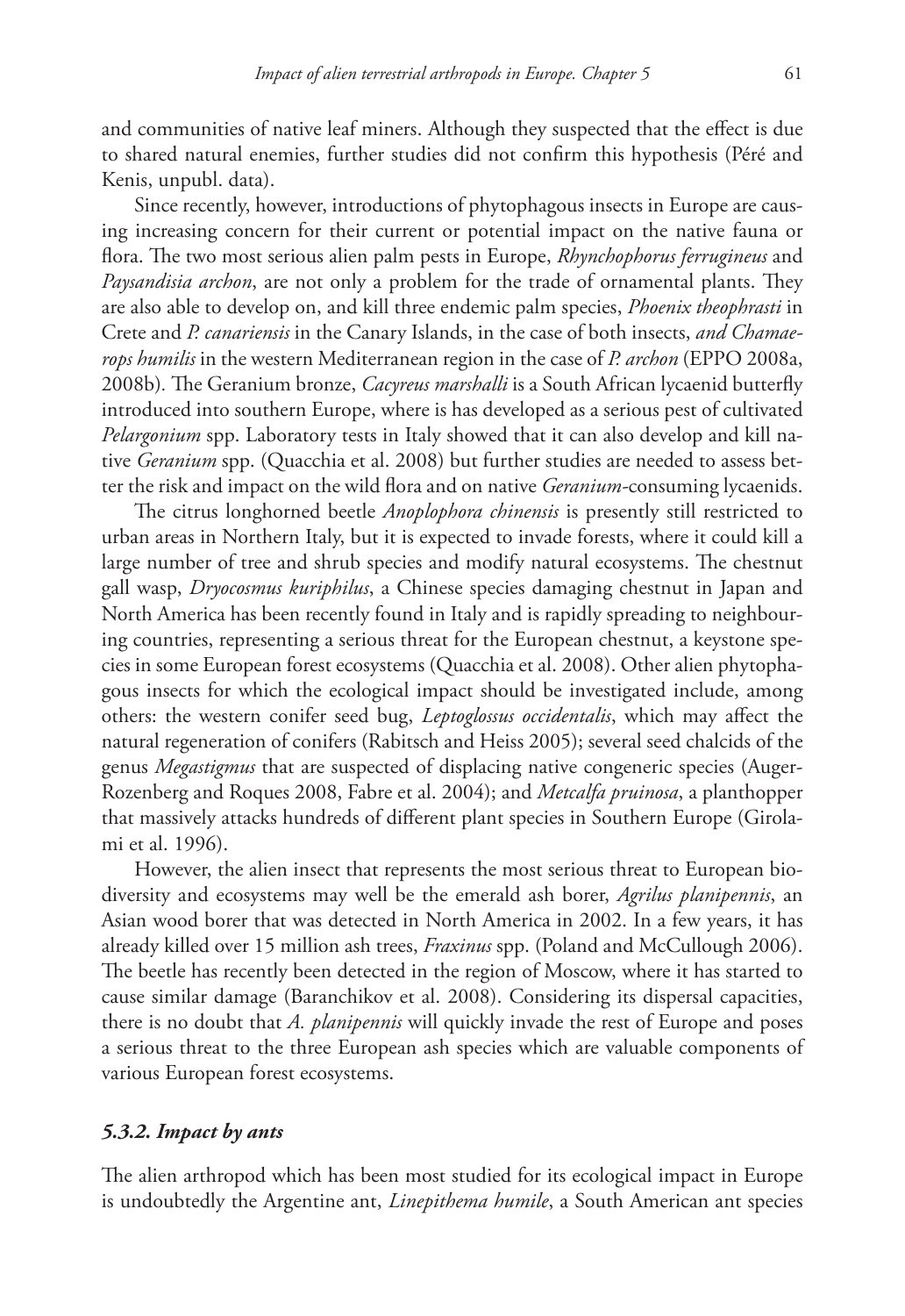that has invaded most continents, becoming one of the most damaging invasive insects on earth (Holway et al. 2002). In Europe, it has been reported in several countries, and has established large wild populations in Spain, Portugal, southern France and Italy. In Spain and Portugal, *L. humilis* was observed to displace the native ants including myrmecochorous ants, which had a negative effect on seed dispersal of native plants (Carpintero et al. 2005, Gómez and Oliveras 2003, Gómez et al. 2003, Way et al. 1997). Blancafort and Gómez (2005) noted that the invasion of *L. humile* reduces fruit-set and seed set of the native plant *Euphorbia characias*. In Madeira, however, it seems that *L. humile* and another invasive ant, *Pheidole megacephala* have little impact, even after 150 or more years of residence, and are dominated by the better adapted native ant, *Lasius grandis* (Wetterer et al. 2006). Way et al. (1997) noted that the displacement of native ants in Portugal was most noticeable on disturbed habitats. Also, *L. humile* preys on and reduces populations of serious tree pests such as the pine processionnary moth, *Thaumetopoea pityocampa*, and the eucalyptus wood borer (Way et al. 1992, 1999).

*Lasius neglectus* is another invasive ant in Europe, originating from Asia Minor. It is found in several European countries, but mainly in human-modified habitats, from strictly urban sites to gardens and urban woods. Nevertheless, it can be very aggressive against native ants and some populations in Spain have displaced other surfaceforaging ants as well as other invertebrates, such as Lepidoptera (Espadaler and Bernal 2008). *Lasius neglectus* also tends arboreal aphids that may have a detrimental impact on trees. In England, Oliver et al. (2008) conducted laboratory studies on competitive interactions between native ants and *Technomyrmex albipes*, another alien ant that is presently restricted to protected habitats but may become invasive outdoors with future climate warming.

### *5.3.3. Impact by other predators and parasitoids*

Biological control agents are usually considered as beneficial because they reduce the impact of pests and the use of pesticides. In some cases, however, they may become pests themselves and threaten non-target species or other beneficial organisms. The best known case in Europe is the harlequin ladybird, *Harmonia axyridis*, an Asian species used in biological control programmes against aphids on greenhouse and field crops since the 1980s. The first feral populations in Europe were found in Germany in 1999 and, since then, it has spread to at least 15 countries (Brown et al. 2008). In North America, where it was released earlier, it is known to displace native ladybirds through intra-guild predation and competition for food (Koch and Galvan 2008), and it is feared that the same effects will be observed on European ladybird species. Laboratory tests have already shown that European species are vulnerable to predation by *H. axyridis* (Burgio et al. 2002, Ware and Majerus 2008, Ware et al. 2008), but evidence for displacement in the field needs to be further studied (Adriaens et al. 2008).

Two parasitoids released to control plant pests in Europe are known to have affected populations of native parasitoids. The North American aphid parasitoid Lysip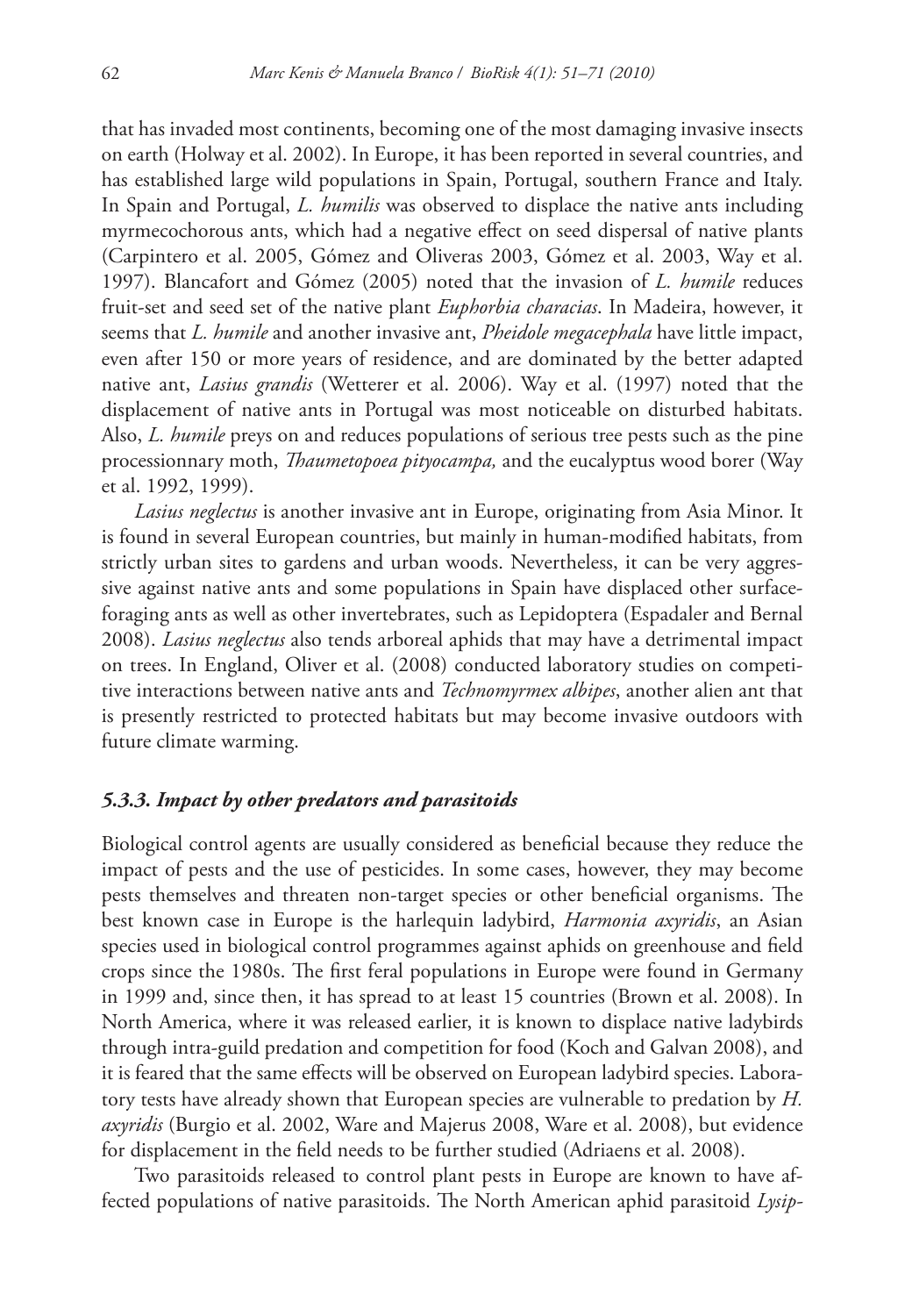*hlebus testaceipes*, introduced in Mediterranean countries to control *Aphis spiraecola*, may have displaced two congeneric parasitoids, *L. fabarum* and *L. confusus* (Tremblay 1984). Similarly, the introduction of the South American *Cales noacki* in Italy to control the whitefly *Aleurothrixus floccosus*, has resulted in the displacement of the indigenous parasitoid *Encarsia margaritiventris*, parasitoid of the viburnum whitefly *Aleurotuba jelineki* (Viggiani 1994). However, in a recent paper, Viggiani (2008) stated that, in the two cases, the effects on the native parasitoids were largely local, that none of the affected native parasitoids is now endangered and that this displacement had no effect on pest populations.

Alien mosquitoes are not only a threat for human or animal health. They may also affect native mosquito species through competition (Juliano and Lounibos 2005). Following the invasion of the tiger mosquito, *Aedes albopictus* in Italy, Carrieri et al. (2003) carried out laboratory experiments to investigate potential competitive interactions with the native *Culex pipiens*. They found that *A. albopictus* was competitively superior in resource competition but, to date, the displacement of native mosquitoes has not been demonstrated in the field.

## *5.3.4. Impact by pollinators and impact on pollination*

In Europe, as in other continents, insect pollinators, particularly bees, are declining, which may have dramatic consequences for the functioning of natural ecosystems and agriculture (Biesmeijer et al. 2006). Although the exact mechanisms leading to bees' decline is a matter of debate, there is no doubt that the accidental introduction of natural enemies has played a significant role. In particular, the parasitic mite, *Varroa destructor*, which originates from the Far East and was accidentally introduced into most continents since the 1950s, has largely contributed to the decline of cultivated honeybee, partly because of its association with viruses (Sammataro et al. 2000). This has surely had an indirect ecological effect on plant pollination, although this effect is difficult to quantify. In other parts of the world, it has been shown that *V. destructor* also has a serious impact on feral honeybee populations (Kraus and Page 1995), but such studies are still lacking in Europe. Honeybees and wild bees may soon be threatened by a new invader, the Asian hornet, *Vespa velutina* (see factsheet 64). This species was introduced in south-western France some years ago, probably in pieces of pottery imported from China (Villemant et al. 2006). It is known as an important predator of bees in Asia, and it has already been reported preying on domestic honeybees in France. In addition, it may displace the European hornet, *Vespa crabro*. The current and potential impact of this new alien species should be assessed for the whole of Europe and management measures should be developed.

The release in western and Northern Europe of two subspecies of the honeybee *Apis mellifera* originating from southern and eastern Europe, *A. m. ligustica* and *A. m. carnica*, has caused large-scale gene flow and introgression between these sub-species and the native black honeybee, *A. m. mellifera* (De La Rùa et al. 2002, Jensen et al. 2005, Moritz et al. 2005). In the Canary Islands, Dupont et al. (2003) showed that the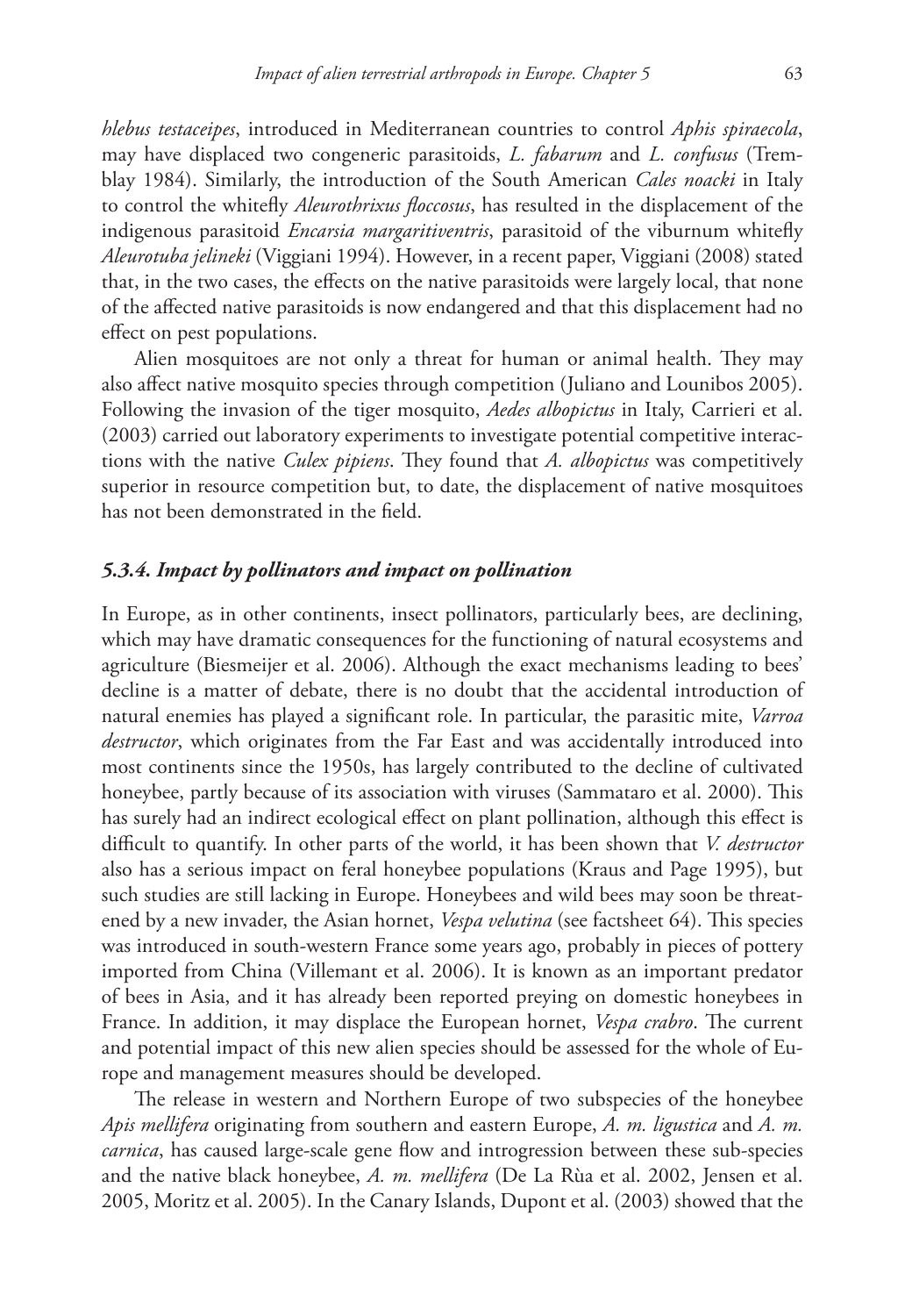introduced honeybees depleted nectar of a native plant, which reduced visitation by native pollinators and may have consequences on pollination. The bumblebee, *Bombus terrestris*, another important pollinator in Europe, is threatened by the importation of sub-species from the Middle East (*B. t. dalmatinus*) and Sardinia (*B. t. sassaricus*) introduced in Europe as pollinators of greenhouse crops. Commercial subspecies may hybridize with native ones and even displace them in the wild (Ings et al. 2005a, 2005b, 2006).

#### **5.4. Acknowledgements**

We thank Alain Roques and David Lees for their useful comments on the manuscript. MK was supported by the European Commission through the projects ALARM (GOCE-CT-2003-506675) and PRATIQUE (Grant No. 212459).

### **5.5. References**

- Adriaens T, San Martin y Gomez G, Maes D (2008) Invasion history, habitat preferences and phenology of the invasive ladybird Harmonia axyridis in Belgium. *BioControl* 53: 69–88.
- Auger-Rozenberg MA, Roques A (2008) Share the resources or displace the natives: different strategies in invasive *Megastigmus* seed insects. In: Proceedings of the 23rd International Congress of Entomology, Durban (South Africa), July 2008.
- Baranchikov Y, Mozolevskaya E, Yurchenko G, Kenis M (2008) Occurrence of the emerald ash borer, *Agrilus planipennis* in Russia and its potential impact on European forestry. *Bulletin OEPP/EPPO Bulletin* 38: 233–238.
- Baufeld P, Enzian S (2005) Maize growing, maize high-risk areas and potential yield losses due to Western Corn Rootworm (*Diabrotica virgifera virgifera* LeConte) damage in selected European countries. In: Vidal S, Kuhlmann U, Edwards CR (Eds) *Western Corn Rootworm: Ecology and Management*. Wallingford, UK: CABI Publishing, 285–302.
- Beaucornu JC, Launay H (1990) *Les puces de France et du Bassin Méditerranéen Occidental. Faune de France 76*. Paris : Fédération Française des Sociétés de Sciences Naturelles. 548 pp.
- Biesmeijer JC, Roberts SPM, Reemer M, Ohlemuller R, Edwards M, Peeters T, Schaffers AP, Potts SG, Kleukers R, Thomas CD, Settele J, Kunin WE (2006) Parallel declines in pollinators and insect-pollinated plants in Britain and the Netherlands. *Science* 313: 351–354.
- Binimelis R, Born W, Monterroso I, Rodrígez-Labajos B (2007) Socio-economic impact and assessment of biological invasions. In: Nentwig W (Ed) *Biological Invasions*. Berlin: Spinger-Verlag.
- Blancafort X, Gómez C (2005) Consequences of the Argentine ant, *Linepithema humile* (Mayr), invasion on pollination of *Euphorbia characias* (L.) (Euphorbiaceae). *Acta Oecologica* 28: 49–55.
- Born W, Rauschmayer F, Bräuer I (2005) Economic evaluation of biological invasions -a survey. *Ecological Economics* 55: 321– 336.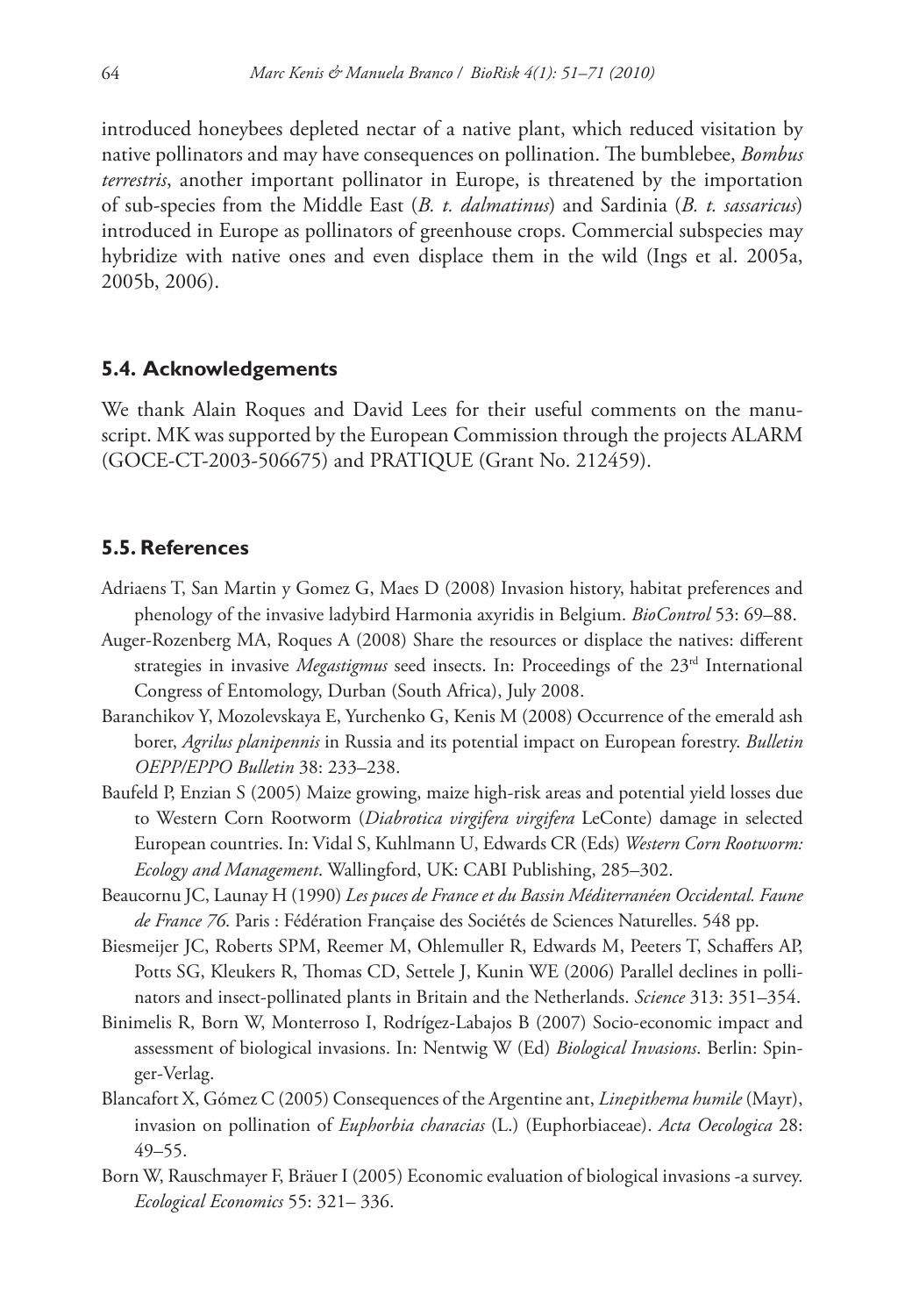- Branco M, Boavida C, Durand N, Franco JC, Mendel Z (2009) Presence of the Eucalyptus gall wasp, *Ophelimus maskelli* (Ashmead) and its parasitoid *Closterocerus chamaeleon* Girault, in Portugal: first record, geographic distribution and host preference. *Phytoparasitica* 37: 51–54.
- Brenner RJ, Koehler P, Patterson RS (1987) Health Implications of Cockroach Infestations. *Infections in Medicine* 4: 349–355.
- Brødsgaard HF, Albajes R (1999) Insect and mite pests. In: Albajes R, Lodovica Gullino M, van Lenteren JC, Elad Y (Eds) Integrated Pest and Disease Management in Greenhouse Crops. Amsterdam: Kluwer Academic Publishers, 48–60.
- Brown PMJ, Adriaens T, Bathon H, Cuppen J, Goldarazena A, Hägg T, Kenis M, Klausnitzer BEM, Kovar I, Loomans A, Majerus MEN, Nedved O, Pedersen J, Rabitsch W, Roy HE, Ternois V, Zakharov I, Roy DB (2008) *Harmonia axyridis* in Europe: spread and distribution of a non-native coccinellid. *BioControl* 53: 5–21.
- Burgio G, Santi F, Maini S (2002) On intra-guild predation and cannibalism in *Harmonia axyridis* (Pallas) and *Adalia bipunctata* L. (Coleoptera: Coccinellidae). *Biological Control* 24: 110–116.
- CABI (2007) *Crop Protection Compendium*. Wallingford, UK: CAB International. CD-ROM.
- Carpintero S, Reyes-López J, Arias de Reyna L (2005) Impact of Argentine ants (*Linepithema humile*) on an arboreal ant community in Doñana National Park, Spain. *Biological Conservation* 14: 151–163.
- Carrieri M, Bacchi M, Bellini R, Maini S (2003) On the competition occurring between *Aedes albopictus* and *Culex pipiens* (Diptera: Culicidae) in Italy. *Environmental Entomology* 32: 1313–1321.
- Ciampitti M (2009) Case study: *Anoplophora chinensis* and *A. glabripennis*. Oral presentation at the EPPO Workshop on eradication, containment and contingency planning. Nova Gorica, Slovenia, 10–12.02.2009.
- Covassi M, Binazzi A (1992) Primi focolai di *Matsucoccus feytaudi* Duc. nella Liguria orientale (Homoptera: Margarodidae). *Redia* 75: 453–466.
- Day KR, Leather SR (1997) Threats to forestry by insect pests in Europe. In: Watt, AD, Stork NE, Hunter MD (Eds) *Forests and Insects.* London: Chapman & Hall, 177–205.
- De La Rùa P, Serrano J, Galian J (2002) Biodiversity of Apis mellifera populations from Tenerife (Canary Islands) and hybridisation with East European races. *Biological Conservation*  11: 59–67.
- Dupont YL, Hanse DM, Valido A, Olesen JM (2003) Impact of introduced honeybees on native pollination interactions of the endemic *Echium wildpretii* (Boraginaceae) on Tenerife, Canary Islands. *Biological Conservation* 118: 301–311.
- ECPA (2007) European Crop Protection Association. <http://www.ecpa.be> [accessed 28.05.2009].
- Enkerlin W, Mumford J (1997) Economic evaluation of three alternative methods for control of the Mediterranean fruit fly (Diptera: Tephritidae) in Israel, Palestinian Territories, and Jordan. *Journal of Economic Entomology* 90: 1066–1072.
- Enserink M (2007) Tropical disease follows mosquitoes to Europe. *Science* 317: 1485.
- EPPO (2008a) Datasheets on quarantine pests. *Rhynchophorus ferrugineus*. *Bulletin OEPP/ EPPO* 38, 55–59.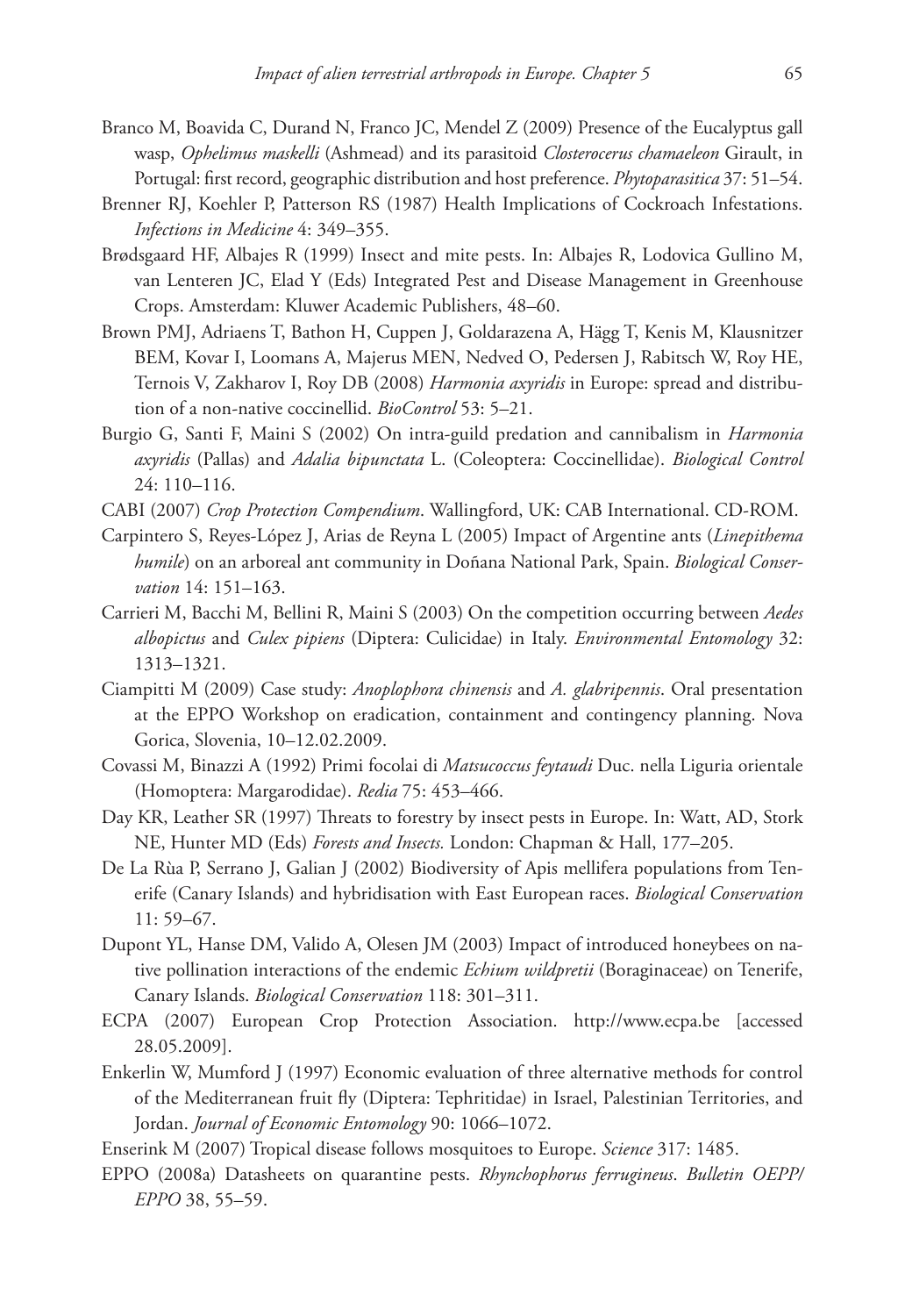- EPPO (2008b) Datasheets on quarantine pests. *Paysandisia archon*. *Bulletin OEPP/EPPO* 38, 163–166.
- Espadaler X, Bernal V (2008) *Lasius neglectus*.<http://www.creaf.uab.es/xeg/lasius/index.htm>
- Fabre JP, Auger-Rozenberg MA, Chalon A, Boivin S, Roques A (2004) Competition between exotic and native insects for seed resources in trees of a Mediterranean forest ecosystem. *Biological Invasions* 6: 11–22.
- Farrall MH, Paiva MR, Albino P (1992) Registo de uma nova espécie do género *Avetianella* (Hymenoptera, Encyrtidae) parasitóide oófago da broca do eucalipto *Phoracantha semipunctata* (Fab.). *Actas do Congresso Iberica de Entomologia* 5: 475–480.
- For[estry Commission \(2006\) Forestry Statistics 2005. Available at \[http://www.forestry.gov.uk/](http://www.forestry.gov.uk/website/foreststats.nsf/byunique/woodland.html#one) website/foreststats.nsf/byunique/woodland.html#one]
- Gardiner BOC (2003) The possible cause of extinction of *Pieris brassicae wollastoni* Butler (Lepidoptera: Pieridae). *Entomologist's Gazette* 54: 267–268
- Girolami V, Conte L, Camporese P, Benuzzi M, Martir GR, Dradi D (1996) Possibilita di controllo biologico della *Metcalfa pruinosa*. *Informatore Agrario*, 52: 25.
- Gómez C, Oliveras J (2003) Can the Argentine ant (*Linepithema humile* Mayr) replace native ants in myrmecochory? *Acta Oecologica* 24: 47–53.
- Gómez C, Pons P, Bas JM (2003) Effects of the Argentine ant *Linepithema humile* on seed dispersal and seedling emergence of *Rhamnus alaternus*. *Ecography* 26: 532–538.
- Gonzalez Tirado L (1986) *Phoracantha semipunctata* dans le Sud-Ouest espagnol: lutte et dégâts. *Bulletin OEPP/EPPO* 16: 289–292.
- Greathead DJ (Ed) (1976) *A review of biological control in western and southern Europe* . Technical Communication No. 7. Farnham Royal, UK: Commonwealth Institute of Biological Control CAB. 182 pp.
- Heikkilä J, Peltola J (2006) Phytosanitary measures under uncertainty: a cost benefi t analysis of the Colorado potato beetle in Finland. In: AGJM Oude Lansink (Ed) New *Approaches to the Economics of Plant Health*. Heidelberg, Germany: Springer-Verlag, 147–161.
- Holway DA, Lach L, Suarez A, Tsutsui N, Case TJ (2002) The causes and consequences of ant invasions. *Annual Review of Ecology and Systematics* 33: 181–233.
- Hulme PE, Nentwig W, Pyšek P, Vilà M (Eds) (2009) DAISIE, *The Handbook of Alien Species in Europe*. Dordrecht: Springer. 399 pp.
- Ings TC, Raine NE, Chittka L (2005a) Mating preference of commercially imported bumblebees (Bombus terrestris) in Britain (Hymenoptera: Apidae). *Entomologia Generalis* 28: 233–238.
- Ings TC, Schikora J, Chittka L (2005b) Bumblebees, humble pollinators or assiduous invaders? A population comparison of foraging performance in Bombus terrestris. *Oecologia*, 144: 508–516.
- Ings TC, Ward NL, Chittka L (2006) Can commercially imported bumble bees out-compete their native conspecifics? *Journal of Applied Ecology* 43: 940-948.
- Jactel H, Menassieu P, Ceria A, Burban C, Regad J, Normand S, Carcreff E (1998) Une pullulation de la cochenille *Matsucoccus feytaudi* provoque un début de dépérissement du pin maritime en Corse. *Revue Forestière Française* 50: 33–45.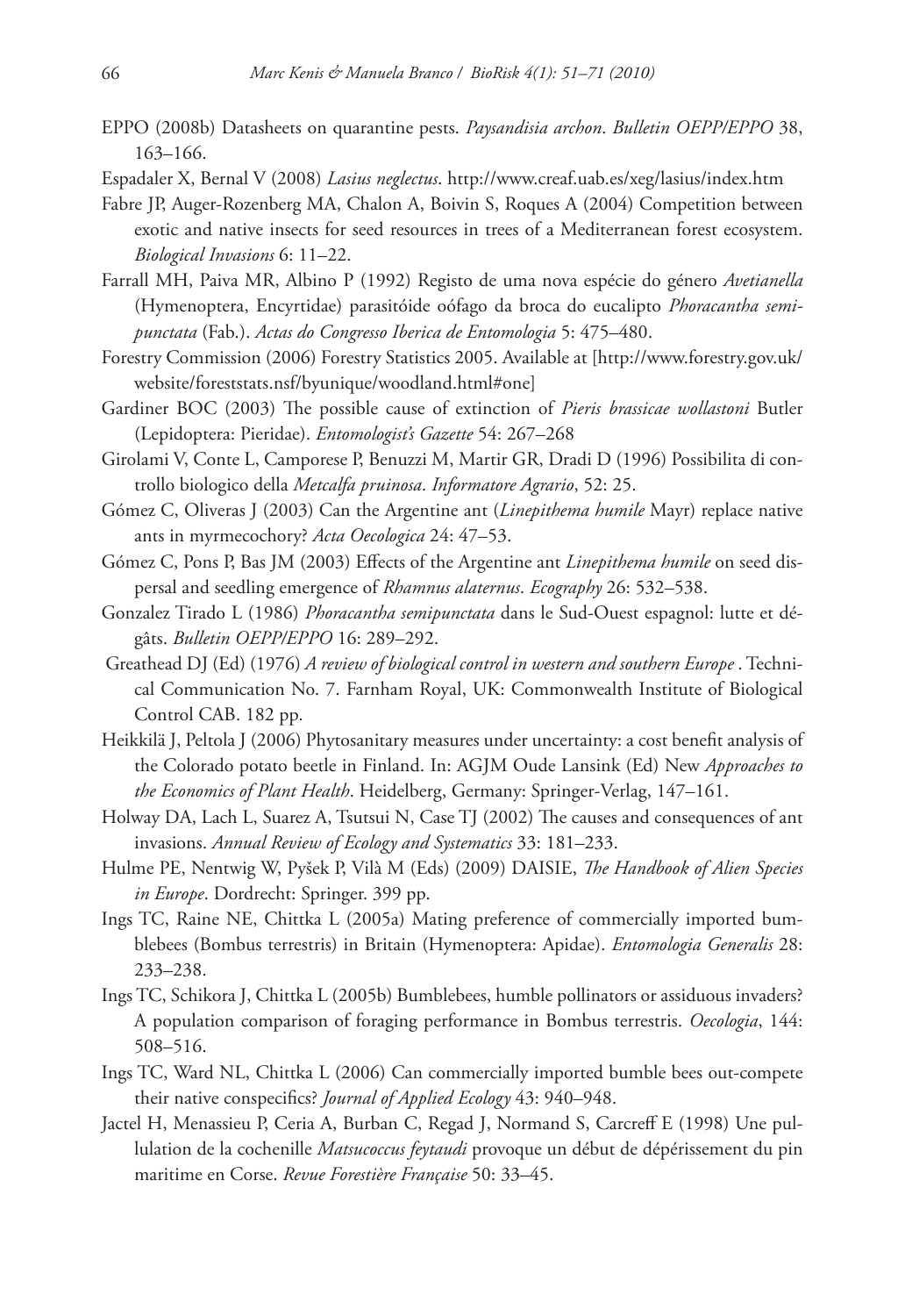- Jensen AB, Palmer KA, Boomsma JJ, Pedersen BV (2005) Varying degrees of *Apis mellifera ligustica* introgression in protected populations of the black honeybee, *Apis mellifera mellifera*, in northwest Europe. *Molecular Ecology* 14: 93–106.
- Juliano SA, Lounibos LP (2005) Ecology of invasive mosquitoes: Effects on resident species and on human health. *Ecology Letters* 8: 558–574.
- Kenis M, Rabitsch W, Auger-Rozenberg M-A, Roques A (2007) How can alien species inventories and interception data help us prevent insect invasions? *Bulletin of Entomological Research* 97: 489–502.
- Kenis M, Auger-Rozenberg M-A, Roques A, Timms L, Péré C, Cock MJW, Settele J, Augustin S, Lopez-Vaamonde C (2009) Ecological effects of invasive alien insects. *Biological Invasions* 11: 21–45.
- Kobelt M, Nentwig W (2008) Alien spider introductions to Europe supported by global trade. *Diversity and Distributions* 14: 273–280.
- Koch RL, Galvan TL (2008) Bad side of a good beetle: the North American experience with *Harmonia axyridis*. *BioControl* 53: 23–35.
- Kraus B, Page RE Jr. (1995) Effect of *Varroa jacobsonia* (Mesostigmata: Varroidae) on feral *Apis mellifera* (Hymenoptera: Apidae) in California. *Environmental Entomology* 24: 1473–1480.
- Lounibos LP (2002) Invasions by insect vectors of human disease. *Annual Review of Entomology* 47: 233–66.
- MacLeod A (2006) The benefits and costs of specific phytosanitary campaigns in the UK. Examples that illustrate how science and economics support policy decision making. In: AGJM Oude Lansink (Ed) New *Approaches to the Economics of Plant Health*. Heidelberg, Germany: Springer-Verlag, 163–177.
- MacLeod A, Head J, Gaunt A (2004). An assessment of the potential economic impact of *Thrips palmi* on horticulture in England and the significance of a successful eradication campaign. *Crop Protection*b23: 601–610.
- Malausa JC (1998) Des insectes au secours des eucalyptus. *Biofutur* 176: 34–37.
- Mansilla P, Pérez R (1996) El defoliador del eucalipto *Gonipterus scutellatus*. *Phytoma España* 81: 36–42.
- Mitchell CJ (1995) Geographic spread of *Aedes albopictus* and potential for involvement in arbovirus cycles in the Mediterranean basin. *Journal of Vector Ecology* 20: 44–58.
- Moritz RFA, Härtel S, Neumann P (2005) Global invasions of the western honeybee (*Apis mellifera*) and the consequences for biodiversity. *Ecoscience* 12: 289–301.
- Oliveira MRV, Henneberry TJ, Anderson P (2001) History, current status, and collaborative research projects for *Bemisia tabaci*. *Crop Protection*. 20: 709–723.
- Oliver TH, Pittitt T, Leather SR, Cook JM (2008) Numerical abundance of invasive ants and monopolisation of exudate-producing resources – a chicken and egg situation. *Insect Conservation and Diversity* 1: 208–214.
- Parola P (2004) Tick-borne rickettsial diseases: emerging risks in Europe. *Comparative Immunology, Microbiology and Infectious Diseases*. 27: 297–304
- Péré C, Augustin S, Tomov R, Peng L-H, Turlings TCJ, Kenis M (2009a) Species richness and abundance of native leaf miners are affected by the presence of the invasive horse-chestnut leaf miner. *Biological Invasions*. Online first. Doi: 10.1007/s10530-009-9518-0.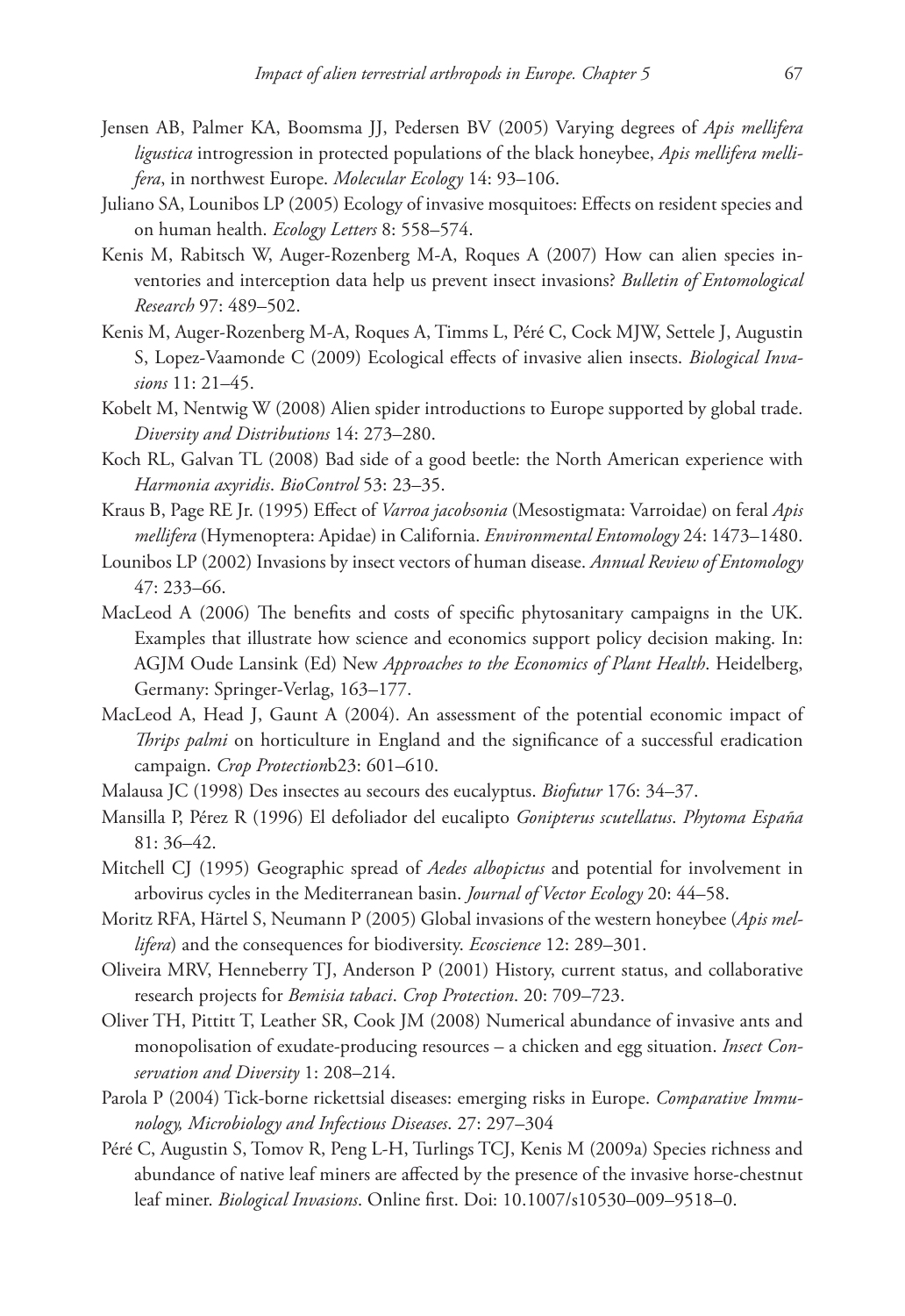- Péré C, Augustin S, Turlings TCJ, Kenis M (2009b) The invasive alien leaf miner, *Cameraria ohridella* and the native maple, Acer pseudoplatanus: a fatal attraction? *Agricultural and Forest Entomology*. In press.
- Pimentel D (2002) Non-native invasive species of arthropods and plant pathogens in the British Isles. In: Pimentel D (Ed) *Biological Invasions. Economic and Environmental costs of Alien Plants, Animal and Microbe Species*. Boca Raton, USA: CRC Press, 151–155.
- Pimentel D (2007) Area-Wide Pest Management: Environmental, Economic, and Food Issues. In: Vreysen MJB, Robinson AS, Hendrichs J (Eds) *Area-Wide Control of Insect Pests:* from research to field implementation. Dordrecht, The Netherlands: Springer, 35-47.
- Pimentel D, Lach L, Zuniga R, Morrison D (2002a) Environmental and economic costs associated with non-indigenous species in the United States. In: Pimentel D (Ed) *Biological Invasions. Economic and Environmental costs of Alien Plants, Animal and Microbe Species*. Boca Raton, USA: CRC Press, 285–306.
- Pimentel D, McNair S, Janecka J, Wightman J, Simmonds C, O'Connell C, Wong E, Russel L, Zern J, Aquino T, Tsomondo T (2002b) Economic and environmental threats of alien plant, animal and microbe invasions. In: Pimentel D (Ed) *Biological Invasions. Economic and Environmental costs of Alien Plants, Animal and Microbe Species*. Boca Raton, USA: CRC Press, 307–330.
- Poland TM, McCullough DG (2006) Emerald ash borer: invasion of the urban forest and the threat to North America's ash resource. *Journal of Forestry* 104: 118–124.
- Quacchia A, Ferracini C, Bonelli S, Balletto E, Alma A (2008a) Can the Geranium Bronze, *Cacyreus marshalli*, become a threat for European biodiversity? *Biodiversity and Conservation* 17: 1429–1437.
- Quacchia A, Moriya S, Bosio G, Scapio I, Alma A (2008b) Rearing, release and settlement prospect in Italy of Torymus sinensis, the biological control agent of the chestnut gall wasp. *BioControl* 53: 829–839.
- Rabitsch W, Heiss E (2005) *Leptoglossus occidentalis* Heidemann, 1910, eine amerikanische Adventivart auch in Österreich aufgefunden (Heteroptera, Coreidae). *Berichte des naturwissenschaftlichmedizinischen Verein Innsbruck* 92: 131–135.
- Rautapaa J (1984) Costs and benefits of quarantine measures against *Liriomyza trifolii* in Finland. *EPPO Bulletin*: 14: 343–347.
- Rees D (2004) *Insects of Stored Products*. Collingwood, VIC, Australia: CSIRO Publishing, Australia.
- Reinhardt F, Herle M, Bastiansen F, Streit B (2003) Economic impact of the spread of alien species in Germany. Berlin, Germany: Federal Environmental Agency (Umweltbundesamt). 229 pp.
- Rivault C, Cloarec A, Le Guyader A (1993) Bacterial load of cockroaches in relation to urban environment. *Epidemiology and Infection* 110: 317–325.
- Riom J (1994) Le dépérissement du pin maritime dans le Sud-Est de la France au cours des années 1960–1970: Le rôle de la cochenille *Matsucoccus feytaudi* Duc. (Coccoidea, Margarodidae). *Revue Forestière Française* 66, 437–445.
- Roosjen M, Buurma J, Barwegen J (1998) Verbetering schade-inschattingsmodel quarantaineorganismen glastuinbouw. *Verslagen en Mededelingen, Plantenziektenkundige Dienst, Wageningen* 197: 1–24.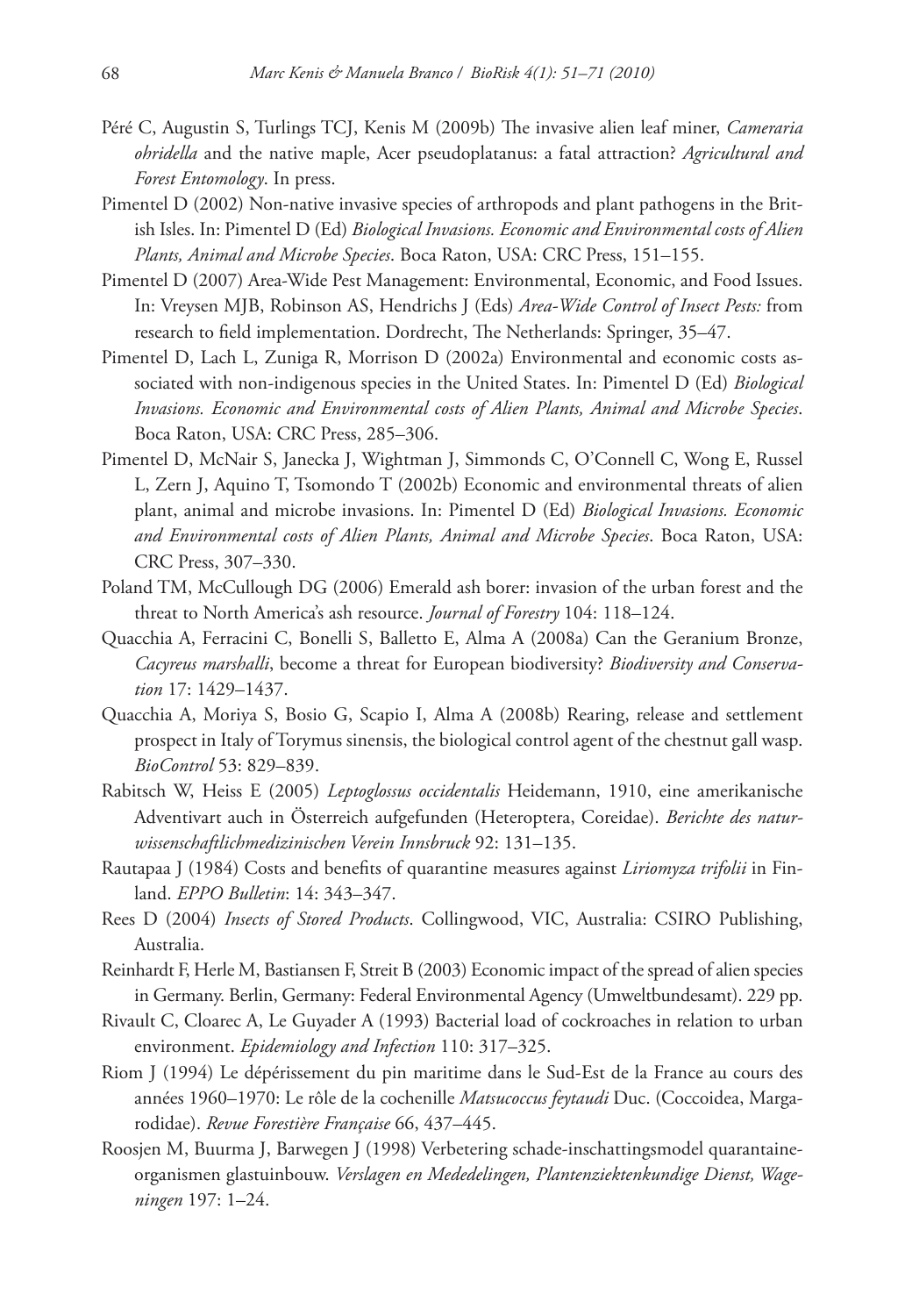- Roques A (2010) Alien forest insects in a globalized, warmer world: Impacts of global change (trade, tourism, climate) on forest biosecurity. *New Zealand Journal of Forestry Science* (in press).
- Roques A, Rabitsch W, Rasplus JY, Lopez-Vaamonde C, Nentwig W, Kenis M (2009) Alien terrestrial invertebrates of Europe. In: Hulme PE, Nentwig W, Pyšek P, Vilà M (Eds) *DAISIE, The Handbook of Alien Species in Europe*. Heidelberg, Germany: Springer, 63–79.
- Sammataro D, Gerson U, Needham G (2000) Parasitic mites of honey bees: life history, implications, and impact*. Annual Review of Entomology* 45: 519–548.
- Schaffner F, Kaufmann C, Hegglin D, Mathis A (2009) The invasive mosquito *Aedes japonicus* in Central Europe. *Medical and Veterinary Entomology* 23: 448–451.
- Schönrogge K, Crawley MJ (2000) Quantitative webs as a means of assessing the impact of alien insects. *Journal of Animal Ecology* 69: 841–868.
- Šefrová, H (2001) *Phyllonorycter platani* (Staudinger) a review of its dispersal history in Europe (Lepidoptera, Gracillariidae). *Acta Universitatis Agriculturae et Silviculturae Mendelianae Brunensis* 49: 71–75.
- Siscaro G (1992) *Avetianella longoi* sp. n. (Hymenoptera, Encyrtidae) egg parasitoid of *Phoracantha semipunctata* F. (Coleoptera, Cerambycidae). Bollettino di Zoologia agraria e di Bachicoltura 24: 208–211.
- Sivcev I, Tomasev I (2002). Distribution of *Diabrotica virgifera virgifera* LeConte in Serbia in 1998. *Acta* Phytopathologica et Entomologica Hungarica 37: 145–153.
- Speight MR, Wainhouse D (1989) *Ecology and Management of forest insects*. New York: Oxford University Press.
- Tomiczek C, Hoyer-Tomiczek U (2007) Asian longhorned beetle (*Anoplophora glabripennis*) and citrus longhorned beetle (Anoplophora chinensis) in Europe - actual situation. *Forstschutz Aktuell* 38: 2–5.
- Tremblay E (1984) The parasitoid complex (Hym.: Ichneumonoidea) of *Toxoptera aurantii* (Hom.: Aphidoidea) in the Mediterranean area. *Entomophaga* 29: 2003–2010.
- Valade R, Kenis M, Hernandez-Lopez A, Augustin S, Mari Mena N, Magnoux E, Rougerie R, Lakatos F, Roques A, Lopez-Vaamonde C (2009) Mitochondrial and microsatellite DNA markers reveal a Balkanic origin for the highly invasive Horse-Chestnut leaf miner *Cameraria ohridella* (Lepidoptera, Gracillariidae). *Molecular Ecology* 18: 3458–3470.
- van Lenteren JC (2007) Biological control for insect pests in greenhouses: an unexpected success. In: Vincent C, Goettel MS, Lazarovits G (Eds) *Biological Control. A Global Perspective*. Wallingford, UK: CAB International, 105–117.
- van Lenteren JC, Roskam MM, Timmer R (1997) Commercial mass production and pricing of organisms for biological control of pests in Europe. *Biological Control* 10: 143–149.
- Viggiani G (1994) Recent cases of interspecifi c competition between parasitoids of the family Aphelinidae (Hymenoptera: Chalcidoidea). *Norwegian Journal of Agricultural Sciences Supplement* 16: 353–359.
- Viggiani G (2008) Reflections and evidences on the present status of biological control of arthropod pests. Presentation at the International Congress of Entomology, 6–12 July 2008, Durban South Africa.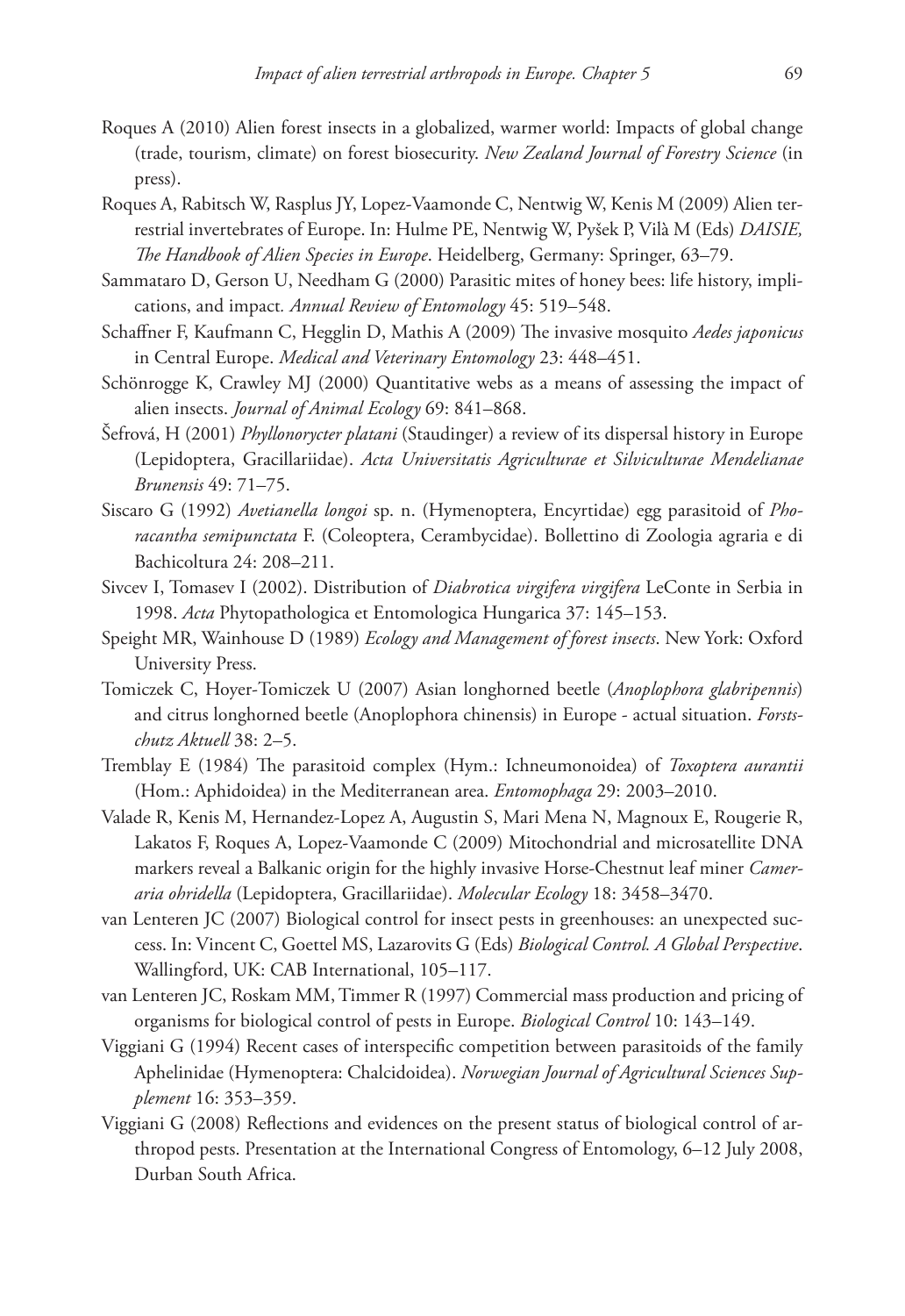- Vilà M, Basnou C, Pysek P, Josefsson M, Genovesi P, Gollasch S, Nentwig W, Olenin S, Roques A, Roy D, Hulme PE, DAISIE partners (2009) How well do we understand the impacts of alien species on ecosystem services? A pan-European, cross-taxa assessment. *Frontiers in the Ecology and the Environment.* Online first. [doi:10.1890/080083.](http://dx.doi.org/10.1890/080083)
- Villemant C, Haxaire J, Streito JC (2006) Premier bilan de l'invasion de *Vespa velutina* Lepeletier en France (Hymenoptera, Vespidae). *Bulletin de la Société entomologique de France* 111: 535–538.
- Wakeham-Dawson A, Franquinho Aguiar AM, Martin G (2002) The distribution of endemic butterflies (Lepidoptera) on the island of Madeira, Portugal since 1850, with comments on their current conservation status. *Entomologist's Gazette* 53: 153–180.
- Ware RL, Majerus MEN (2008) Intraguild predation of immature stages of British and Japanese coccinellids by the invasive ladybird *Harmonia axyridis*. *BioControl* 53: 169–188.
- Ware RL, Evans N, Malpas L, Michie LJ, O'Farrell K, Majerus MEN (2008) Intraguild predation by the invasive ladybird *Harmonia axyridis*. British and Japanese coccinellid eggs. *Neobiota* 7: 263–275.
- Way MJ, Cammell ME, Paiva MR (1992) Studies on egg predation by ants (Hymenoptera: Formicidade) especially on the eucalyptus borer *Phoracantha semipunctata* (Coleoptera: Cerambycidae) in Portugal. *Bulletin of Entomological Research* 82: 425–432.
- Way MJ, Cammell ME, Paiva MR, Collingwood C (1997) Distribution and dynamics of the Argentine ant Linepithema (Iridomyrmex) humile (Mayr) in relation to vegetation, soil conditions, topography and native competitor ants in Portugal. *Insectes Sociaux* 44: 415–433.
- Way MJ, Paiva MR, Cammell ME (1999) Natural biological control of the pine processionary moth Thaumetopoea pityocampa (Den. & Schiff.) by the Argentine ant Linepithema humile (Mayr) in Portugal. Agr Forest Entomol 1: 27–31.
- Wetterer JK, Espadaler X, Wetterer AL, Aquin-Pombo D, Franquinho-Aguilar AM (2006) Long-term impact of exotic ants on the native ants of Madeira. Ecol Entomol 31: 358–368.

Williamson M (1996) Biological Invasions. Chapman and Hall, London, p. 244.